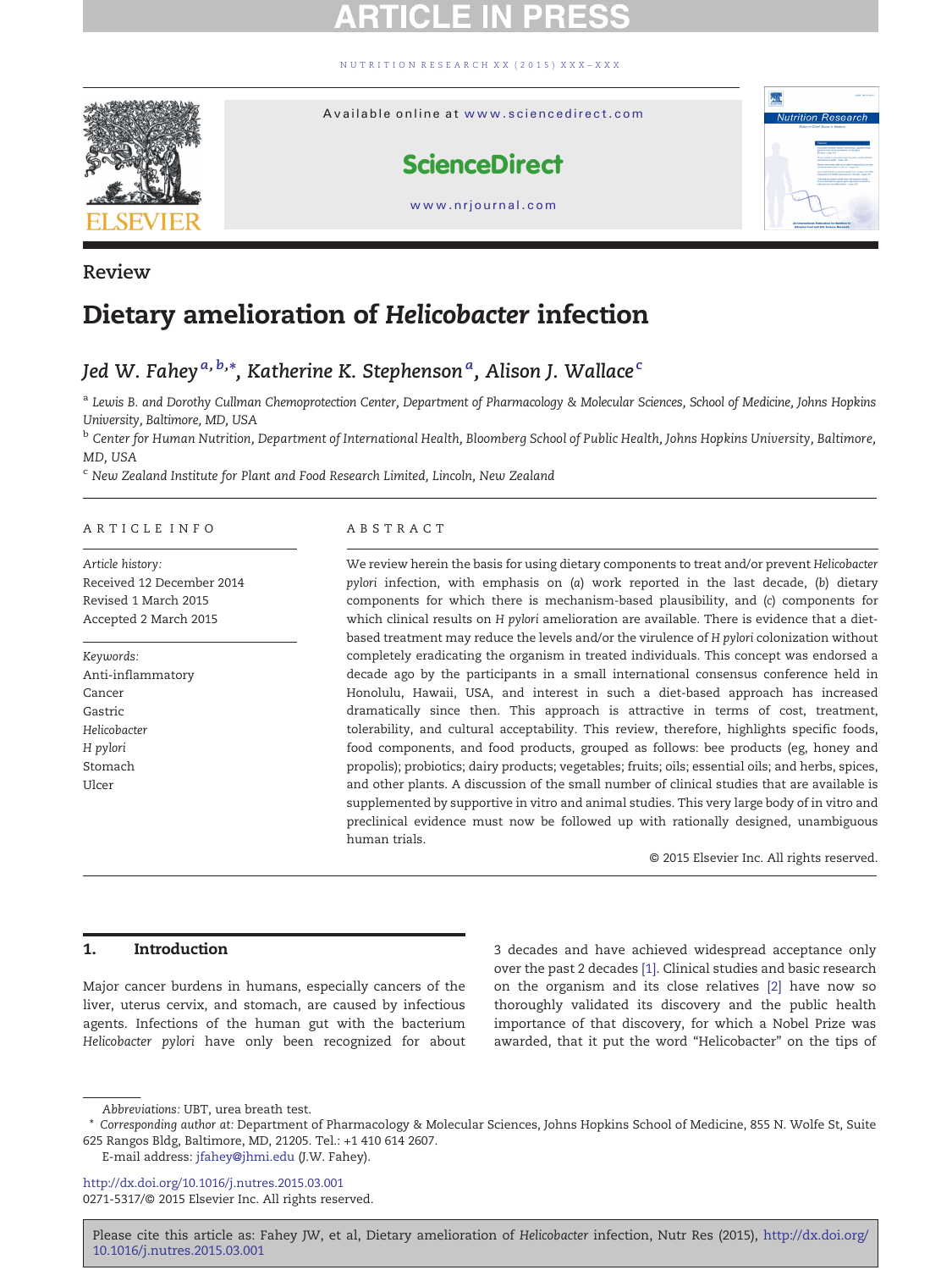tongues worldwide [\[3\]](#page-8-0). Alongside a dramatically increased awareness of this infectious agent, there has been a proliferation of strategies for cures, some real and many imagined, to eradicate H pylori infection.

#### 1.1. Approach and scope of literature reviewed

We have reviewed herein the basis for using dietary components or ingredients (food) to treat and/or prevent H pylori infection, with emphasis on work reported since the comprehensive review of Mahady 10 years ago [\[4\]](#page-8-0) and with emphasis on components for which there is mechanism-based plausibility and there have been published clinical results. For this purpose, the PubMed, Scopus, and [ClinicalTrials.gov](http://ClinicalTrials.gov) databases were searched for relevant studies using keywords related to Helicobacter through February 2015, without restrictions, and by reviewing the reference lists from retrieved articles. Focusing upon the components illuminated by this strategy resulted in an examination of bee products (eg, honey and propolis), probiotics and dairy products, vegetables, fruits, oils, essential oils, herbs, and spices and other plants. We have highlighted the work done with these dietary compounds, following a critical examination of the assumption that the only good H pylori is a dead H pylori (eg, that complete eradication is necessary) ([Section 2](#page-2-0)) and that foods present an alternative to pharmaceuticals for a variety of sound scientific reasons [\(Section 3\)](#page-3-0).

#### 1.2. Helicobacter infection

H pylori is recognized by the World Health Organization as a class I human carcinogen. Infection with H pylori is implicated causally in development of chronic gastritis and in peptic ulcer disease. The pathophysiology of infection has been exhaustively reviewed by others, notably by Kusters et al [\[5\].](#page-8-0) Briefly, this gram-negative, flagellated, spirilliform (rapidly motile) bacterium (order Campylobacterales) uses the enzyme urease (not present in mammalian tissues) to convert urea in the stomach to carbon dioxide and ammonia, thus elevating the highly acidic pH of the gastric lumen and allowing it to survive an otherwise exceedingly hostile environment. H pylori "tunnels" into the mucus layer covering the gastric epithelium and may persist for decades where it can deliver a highly immunogenic protein dubbed "CagA" and/or a vacuolization-inducing protein dubbed "VacA" to epithelial cells (these are strain dependent), thus activating both immune and inflammatory responses.

H pylori infection is an important factor leading to a progression through acute or chronic inflammation of the gastric mucosa and peptic ulcer disease. This gastritis, if persistent, can lead to duodenal ulcers and to mucosaassociated lymphoid tissue lymphoma. If atrophic, it can lead to gastric ulcers and to metaplasia, dysplasia, and gastric cancer. H pylori infection results in a 3- to 6-fold increase in the relative risk for developing gastric adenocarcinoma and mucosa-associated lymphoid tissue lymphoma. Although more than half of the world's population is infected with H pylori (usually in childhood), most infected individuals never develop gastric cancer. For those individuals who are infected, attributable risk estimates range from 50% to 73%,

such that approximately half a million new cases of gastric cancer yearly (approximately 55% of the total number of cases) are directly attributable to infection with H pylori [\[6\]](#page-8-0). Societal costs, not only of these cancers but of gastric and duodenal ulcers, are enormous.

#### 1.3. Gastric cancer

Stomach cancer and gastritis, gastric ulcers, and duodenal ulcers are diseases of both the industrialized and the developing world. In many developing countries, more than 90% of the population is infected with H. pylori, but not all developing countries have a high incidence of gastric cancer. Many African countries were originally reported to have an extremely low incidence of gastric cancer and very high rates of H pylori infection [\[7\]](#page-8-0), leading to examination of factors such as bacterial virulence genotype, dietary factors, and host (human) genetic polymorphism to help explain the gastric cancer incidence in this region [\[8-11\]](#page-8-0). Although infection with H pylori is rapidly declining in Western nations, 50% to 80% of adults in Asia and 70% to 90% of adults in South and Central America are colonized [\[12\]](#page-8-0). Globally, gastric cancer is the third leading cause of cancer mortality of both sexes, with more than 951 000 cases worldwide and approximately 723 000 deaths [\[13\],](#page-8-0) and it is still a leading cause of cancer death in many countries.

#### 1.4. Treatment of Helicobacter infection

The development or identification of ways in which to lower the prevalence of H pylori infection and the consequent risk of cancer is of compelling importance because infection can result in gastritis, gastric and duodenal ulcers, and perhaps other sequelae [\[14,15\].](#page-8-0) There are currently no vaccines against this infection, and expectations for their future development are generally negative [\[16,17\].](#page-8-0) Combinations consisting of twice daily treatment for 7 to 14 days, with (1) a proton pump inhibitor such as omeprazole or lansoprazole and the antibiotics (2) amoxicillin and (3) clarithromycin or metronidazole (dubbed "triple therapy") [\[18,19\],](#page-8-0) are generally effective therapies for those who can afford them (eg, residents of industrialized countries). However, antibiotic therapy for infected individuals in most of the developing world is impractical due to complex economic, social, and logistic considerations. There are other problems with antibiotic treatment in that the development of antibiotic resistance is of considerable concern (discussed in more detail later in this review), and eradication rates in many studies are as low as 70%. This bodes poorly for a strategy of treating entire populations with antibiotics.

However, complete eradication of H pylori in symptom-free people might not be prudent due to the intriguing but not yet proven possibilities of adverse side effects. These may include such things as an increased risk of lower esophageal adenocarcinoma and an exaggeration of gastroesophageal reflux symptoms [\[20,21\]](#page-8-0). The concept that a diet-based treatment could reduce levels of H pylori colonization or virulence, mitigate gastritis, inhibit progression of corpus atrophy, and perhaps eventually delay or prevent development of gastric cancer—without completely eradicating the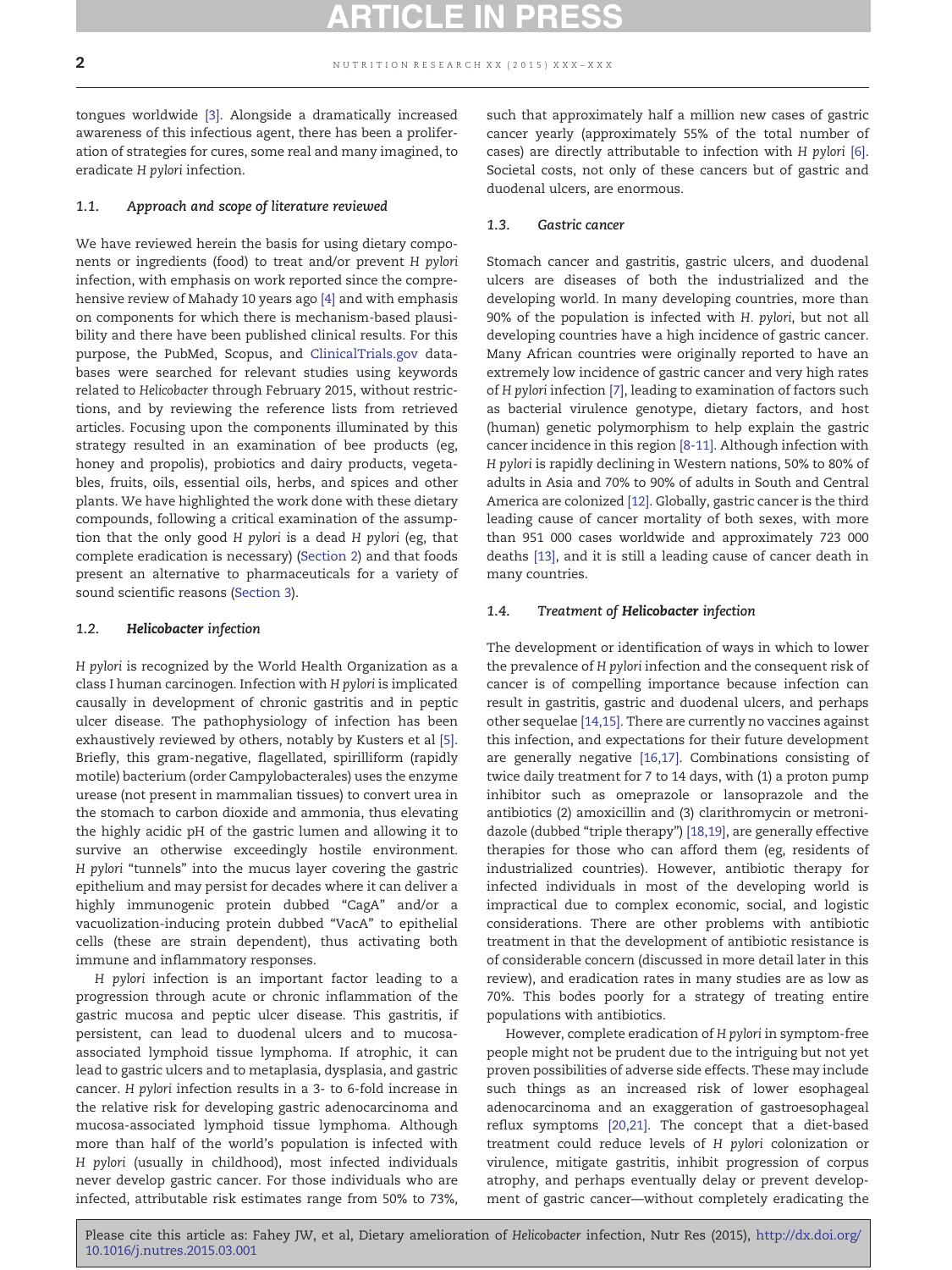<span id="page-2-0"></span>organism in treated individuals—presents alternatives from a number of perspectives including those of cost, treatment tolerability, and cultural acceptability. Evaluation of a number of potential diet-based treatments (eg, Lactobacillus species, Saccharomyces boulardii, broccoli sprouts, honey, cranberries, and garlic) has been reported. Scores of other indigenous plants and other foods have been used for many centuries by native and traditional healers as cures for syndromes that are likely to involve H pylori infection [\[22-31\].](#page-8-0) The proposed mechanisms of action for these natural products, although beyond the scope of this review, include a direct antimicrobial effect as well as antiinflammatory, antioxidant, antiadhesive, and immune stimulatory effects and the inhibition of the enzyme urease, one of the bacterial pathogenesis factors (Fig. 1).

Clinical trials to conclusively support or refute the efficacy of such treatments are fraught with difficulties. Numerous end points or biomarkers are available—many involve endoscopy and/or gastric biopsy and thus place medical, economic, and logistical limits upon the numbers of subjects who can be enrolled. They also place ethical limitations on such studies, which serve to focus scientific attention on individuals with symptoms when, in fact, asymptomatic but infected individuals may be a much more useful and/or appropriate population for study as well as being the most logical target for preventive strategies [\[32\]](#page-9-0).

### 2. Reduction of the impact or elimination of infection?

A question that underlies much of the dietary strategy to reduce the incidence of gastritis, ulcers, or stomach cancer can be very simply stated as follows: Is it necessary to completely prevent or eradicate infection with H pylori or will reducing the level and/or virulence of colonization (of the gastric mucosae) result in a reduced risk of disease or reduced disease severity? Martin Blaser provides cogent analyses of this issue [\[20,21,33-36\].](#page-8-0) Almost 2 decades ago, he concluded that:

"Although further research may show that human beings are better off without their long-time companions H pylori, I maintain that we are at present too ignorant of the diversity of H pylori strains and their interactions with human beings to advocate their total elimination" [\[20\].](#page-8-0)

Blaser's earlier predictions (based upon his understanding of H pylori ecology) have provoked much discussion (see Refs [\[4,22,37,38\]](#page-8-0)); however, the tools of modern microbiology are reinforcing his early insights regarding H pylori and what he now calls the "disappearing microbiota hypothesis" [\[39\].](#page-9-0) Furthermore, and addressed by Blaser and many others, is the fact that there are deep, long-lasting, and severe effects of antibiotic therapy on the gut microbiota. It has only been in the past decade or so that the gravity of these effects and their impact on host immunity, metabolism, and even neuropsychiatry have been understood and clinically demonstrated [\[39,40\],](#page-9-0) but it is the collective effect that mitigates against the frivolous use of antibiotics for treatment of H pylori infection [\[19\]](#page-8-0). Suitable end points for interventions designed to reduce damage to the human stomach resulting from infection with H pylori, without necessarily eradicating the bacterium, must thus be identified. Several primary noninvasive end points for detecting eradication of infection have been used in recent years: (a) the urea breath test (UBT), (b) fecal antigen detection, (c) serum pepsinogen I and II levels and ratios, (d) culture from a "string test," and (e) markers of inflammation. (N.B. The UBT [for which patients consume labeled urea and then provide a breath sample that exploits H pylori's high urease activity to create



Fig. 1 – A large number of foods have been evaluated for their ability to inhibit Helicobacter pylori in vitro. Some of these and other food components reduce colonization of the stomach and the sequelae of colonization in animal models and small human trials. Primary mechanisms of action are not in all cases focused on the direct antimicrobial effects but include inhibition of the urease produced by H pylori as a pathogenic factor, anti-inflammatory, antioxidant, antiadhesive, and immune-stimulatory properties of these foods.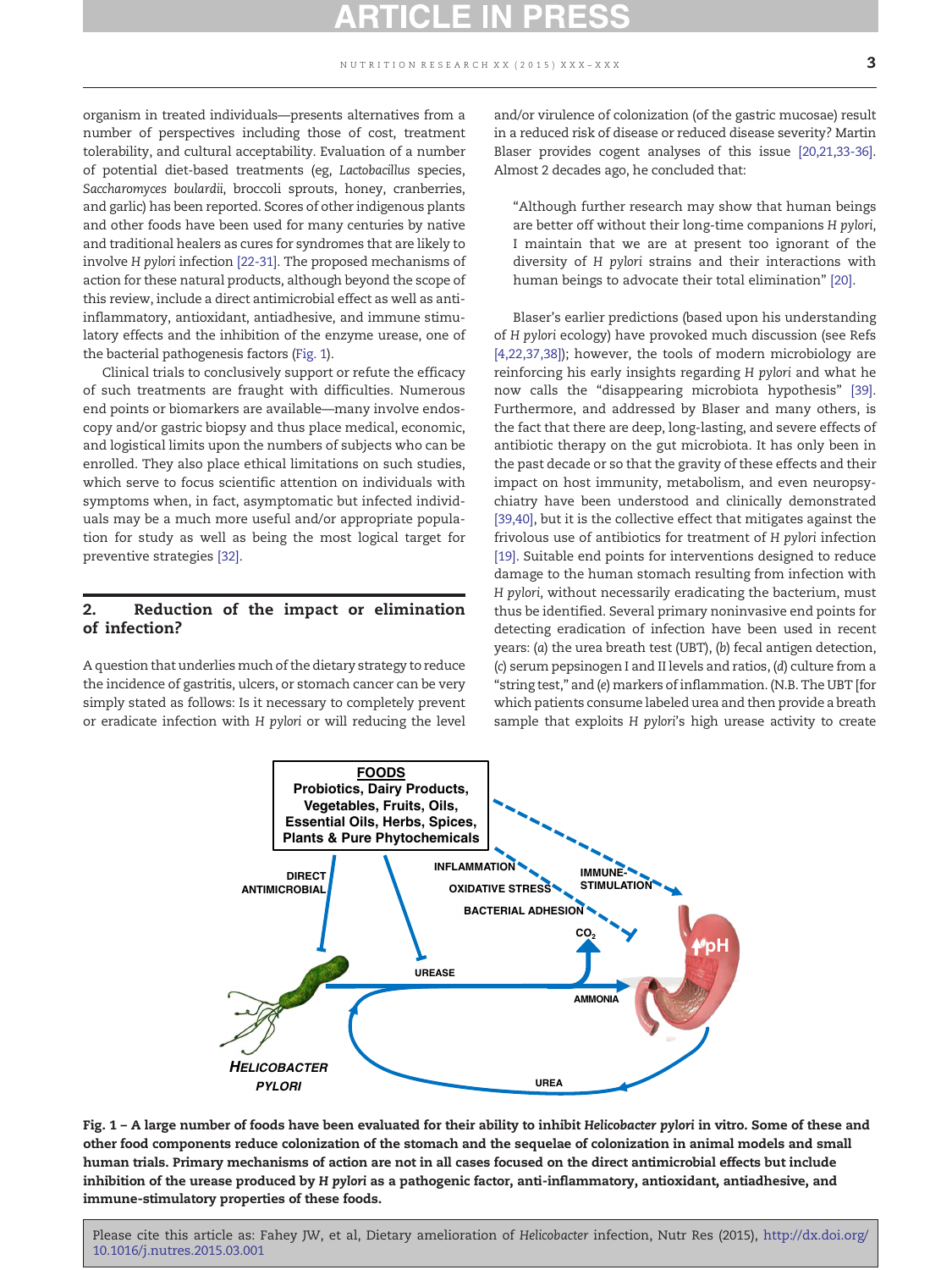<span id="page-3-0"></span>labeled  $CO<sub>2</sub>$  that is measured in exhaled breath] is simple to conduct, is inexpensive, and has high sensitivity and specificity for detection of active H pylori infection.) However, the adaptability of such tests to the accurate measurement of a reduction of bacterial levels or bacterial virulence-related genotypes is problematic. Determination of the most appropriate biomarkers to use in these human clinical trials is still far from complete [\[41,42\]](#page-9-0).

### 3. Why a food-based approach to H pylori treatment?

Graham et al [\[43,44\]](#page-9-0) have shown that many compounds have anti–H pylori activity in vitro but do not eradicate infection in vivo in human beings. Likewise, reductions in H pylori colonization after treatment, without achieving its eradication, have been shown following treatment of animals with dietary/phytochemical agents [\[45,46\].](#page-9-0) We have approached the question of diet-based treatment from a slightly different perspective, however: If by following a dietary regimen one can achieve a reduction in indicators of inflammation and colonization but not complete resolution of that infection, then is this dietary strategy not worthy of further development, either by itself or in a combinative approach, since complete resolution may be undesirable? We suggest that a number of foods may each have a small but measurable effect on the severity of infection and/or the risk of gastritis, ulcers, or stomach cancer and that it is, therefore, worthwhile to use the available biomarkers of H pylori colonization to evaluate the efficacy of this incremental effect in vivo. These questions must of course be considered in the context of rapid development of H pylori strains resistant to synthetic antibiotics, oppressive poverty in many of the areas with very high prevalence of H pylori infection, and the huge monetary cost of any long-term pharmaceutical preventive strategy [\[19,47\].](#page-8-0)

Compared with the use of synthetic pharmaceuticals, a dietary approach to prevention can be very inexpensive and may be the only practical or affordable approach to take in areas underserved by health care systems [\[32\].](#page-9-0) If indigenous plants and/or foods can be identified, which are effective in preventing or reducing H pylori infection, these could be introduced in such areas [\[48\].](#page-9-0) For example, potent anti-inflammatory activity [\[49\]](#page-9-0) and rapid uptake by cells and organs [\[50\]](#page-9-0) have been demonstrated for certain phytochemicals (eg, sulforaphane from broccoli sprouts). There is also considerable precedent for treating and ameliorating gastritis and digestive disorders with foods (eg, garlic, honey, and Lactobacillus species). The literature on phytochemical mechanisms and their use to treat gastric disorders is extensive, and we cite some key reviews but do not cover the subject exhaustively herein [\[51-57\].](#page-9-0)

### 4. Foods and dietary ingredients with activity against H pylori

Phytochemical components of vegetables (and fruits) have been examined in many laboratories for their effects on H pylori infection [\(Fig. 1](#page-2-0)). In addition, many epidemiologists have evaluated the effects of fruit and vegetable consumption on cancer incidence. They have attempted to draw conclusions that relate to specific phytochemical ingredients of those dietary components.

Clinical studies lag behind both popular and scientific interest in this area: Of the 236 Helicobacter studies catalogued in the US government's [ClinicalTrials.gov](http://ClinicalTrials.gov) database, only 6 of them deal with dietary/food ingredients (NCT01028690, Lactobacillus reuterii; NCT01593592, L reuterii; NCT01456728, L reuterii; NCT01115296, probiotics; NCT02018328, curcumin; NCT01045408, berries) most of the balance are drug or epidemiologic investigations [\[58\].](#page-9-0) The 236 clinical trials posted come from the following regions (no. of studies in each, in parentheses): China and Korea (102), Europe (44), United States (29), Middle East (21), Japan (10), S.E. Asia (8), Africa (6), India (5), South America (5), Canada (3), Mexico (2), and Russian Federation (1).

In Table 1, we highlight primary references, reviews, and meta-analyses of clinical studies. Key recent examples of in vitro and animal studies for the best-studied foods are summarized in [Table 2](#page-4-0), which, along with the remainder of this section, focus on research published since the topic was comprehensively reviewed 10 years ago [\[4\]](#page-8-0) and studies of foods for which no robust clinical trial results have been published.

| Table 1 – Clinical studies evaluating effects of selected foods |
|-----------------------------------------------------------------|
| and food components on H pylori and gastric symptoms            |

| Effect <sup>b</sup><br>Positive Negative<br>Bee (Apis mellifera) products<br>Manuka honey<br>$[59]$<br>Probiotics<br>General<br>[60]<br>[61]<br>[62]<br>[61]<br>Lactobacilli<br>[63]<br>[64]<br>Bifidobacterium<br>[65]<br>bifidum<br>Saccharomyces boulardii<br>[66]<br>[66]<br>Fermented milk based<br>[67]<br>[68]<br>[69]<br>Dairy products<br>Lactoferrin<br>$[70]$<br>[71, 72]<br>Vegetables<br>Broccoli sprouts<br>[46, 73, 74]<br><b>Broccoli</b><br>$[76]$<br>$[75]$<br>Garlic<br>[77]<br>[77, 78]<br>Pepper<br>(red, capsaicin)<br>Fruits<br>Cranberry<br>$[79]$<br>[80]<br>Oils<br>Blackcurrant seed<br>[81]<br>Fish<br>[81]<br>[82]<br>Essential oils<br>Hericium erinaceus<br>[83]<br>(fungus)<br>Herbs, spices, and other plants<br>Mastic gum<br>[84]<br>[85]<br>and resin<br>Cinnamon<br>[86]<br>[4, 56] | Food products <sup>a</sup> | Primary reference |  | Review | Meta-                 |  |
|--------------------------------------------------------------------------------------------------------------------------------------------------------------------------------------------------------------------------------------------------------------------------------------------------------------------------------------------------------------------------------------------------------------------------------------------------------------------------------------------------------------------------------------------------------------------------------------------------------------------------------------------------------------------------------------------------------------------------------------------------------------------------------------------------------------------------|----------------------------|-------------------|--|--------|-----------------------|--|
|                                                                                                                                                                                                                                                                                                                                                                                                                                                                                                                                                                                                                                                                                                                                                                                                                          |                            |                   |  |        | analysis <sup>c</sup> |  |
|                                                                                                                                                                                                                                                                                                                                                                                                                                                                                                                                                                                                                                                                                                                                                                                                                          |                            |                   |  |        |                       |  |
|                                                                                                                                                                                                                                                                                                                                                                                                                                                                                                                                                                                                                                                                                                                                                                                                                          |                            |                   |  |        |                       |  |
|                                                                                                                                                                                                                                                                                                                                                                                                                                                                                                                                                                                                                                                                                                                                                                                                                          |                            |                   |  |        |                       |  |
|                                                                                                                                                                                                                                                                                                                                                                                                                                                                                                                                                                                                                                                                                                                                                                                                                          |                            |                   |  |        |                       |  |
|                                                                                                                                                                                                                                                                                                                                                                                                                                                                                                                                                                                                                                                                                                                                                                                                                          |                            |                   |  |        |                       |  |
|                                                                                                                                                                                                                                                                                                                                                                                                                                                                                                                                                                                                                                                                                                                                                                                                                          |                            |                   |  |        |                       |  |
|                                                                                                                                                                                                                                                                                                                                                                                                                                                                                                                                                                                                                                                                                                                                                                                                                          |                            |                   |  |        |                       |  |
|                                                                                                                                                                                                                                                                                                                                                                                                                                                                                                                                                                                                                                                                                                                                                                                                                          |                            |                   |  |        |                       |  |
|                                                                                                                                                                                                                                                                                                                                                                                                                                                                                                                                                                                                                                                                                                                                                                                                                          |                            |                   |  |        |                       |  |
|                                                                                                                                                                                                                                                                                                                                                                                                                                                                                                                                                                                                                                                                                                                                                                                                                          |                            |                   |  |        |                       |  |
|                                                                                                                                                                                                                                                                                                                                                                                                                                                                                                                                                                                                                                                                                                                                                                                                                          |                            |                   |  |        |                       |  |
|                                                                                                                                                                                                                                                                                                                                                                                                                                                                                                                                                                                                                                                                                                                                                                                                                          |                            |                   |  |        |                       |  |
|                                                                                                                                                                                                                                                                                                                                                                                                                                                                                                                                                                                                                                                                                                                                                                                                                          |                            |                   |  |        |                       |  |
|                                                                                                                                                                                                                                                                                                                                                                                                                                                                                                                                                                                                                                                                                                                                                                                                                          |                            |                   |  |        |                       |  |
|                                                                                                                                                                                                                                                                                                                                                                                                                                                                                                                                                                                                                                                                                                                                                                                                                          |                            |                   |  |        |                       |  |
|                                                                                                                                                                                                                                                                                                                                                                                                                                                                                                                                                                                                                                                                                                                                                                                                                          |                            |                   |  |        |                       |  |
|                                                                                                                                                                                                                                                                                                                                                                                                                                                                                                                                                                                                                                                                                                                                                                                                                          |                            |                   |  |        |                       |  |
|                                                                                                                                                                                                                                                                                                                                                                                                                                                                                                                                                                                                                                                                                                                                                                                                                          |                            |                   |  |        |                       |  |
|                                                                                                                                                                                                                                                                                                                                                                                                                                                                                                                                                                                                                                                                                                                                                                                                                          |                            |                   |  |        |                       |  |
|                                                                                                                                                                                                                                                                                                                                                                                                                                                                                                                                                                                                                                                                                                                                                                                                                          |                            |                   |  |        |                       |  |
|                                                                                                                                                                                                                                                                                                                                                                                                                                                                                                                                                                                                                                                                                                                                                                                                                          |                            |                   |  |        |                       |  |
|                                                                                                                                                                                                                                                                                                                                                                                                                                                                                                                                                                                                                                                                                                                                                                                                                          |                            |                   |  |        |                       |  |
|                                                                                                                                                                                                                                                                                                                                                                                                                                                                                                                                                                                                                                                                                                                                                                                                                          |                            |                   |  |        |                       |  |
|                                                                                                                                                                                                                                                                                                                                                                                                                                                                                                                                                                                                                                                                                                                                                                                                                          |                            |                   |  |        |                       |  |
|                                                                                                                                                                                                                                                                                                                                                                                                                                                                                                                                                                                                                                                                                                                                                                                                                          |                            |                   |  |        |                       |  |
|                                                                                                                                                                                                                                                                                                                                                                                                                                                                                                                                                                                                                                                                                                                                                                                                                          |                            |                   |  |        |                       |  |
|                                                                                                                                                                                                                                                                                                                                                                                                                                                                                                                                                                                                                                                                                                                                                                                                                          |                            |                   |  |        |                       |  |
|                                                                                                                                                                                                                                                                                                                                                                                                                                                                                                                                                                                                                                                                                                                                                                                                                          |                            |                   |  |        |                       |  |
|                                                                                                                                                                                                                                                                                                                                                                                                                                                                                                                                                                                                                                                                                                                                                                                                                          |                            |                   |  |        |                       |  |
|                                                                                                                                                                                                                                                                                                                                                                                                                                                                                                                                                                                                                                                                                                                                                                                                                          |                            |                   |  |        |                       |  |

<sup>a</sup> Foods, food products, or extracts of foods or plants used for food.

**b** Outcome of clinical trial, as reported.

<sup>c</sup> Meta-analyses of multiple clinical trials.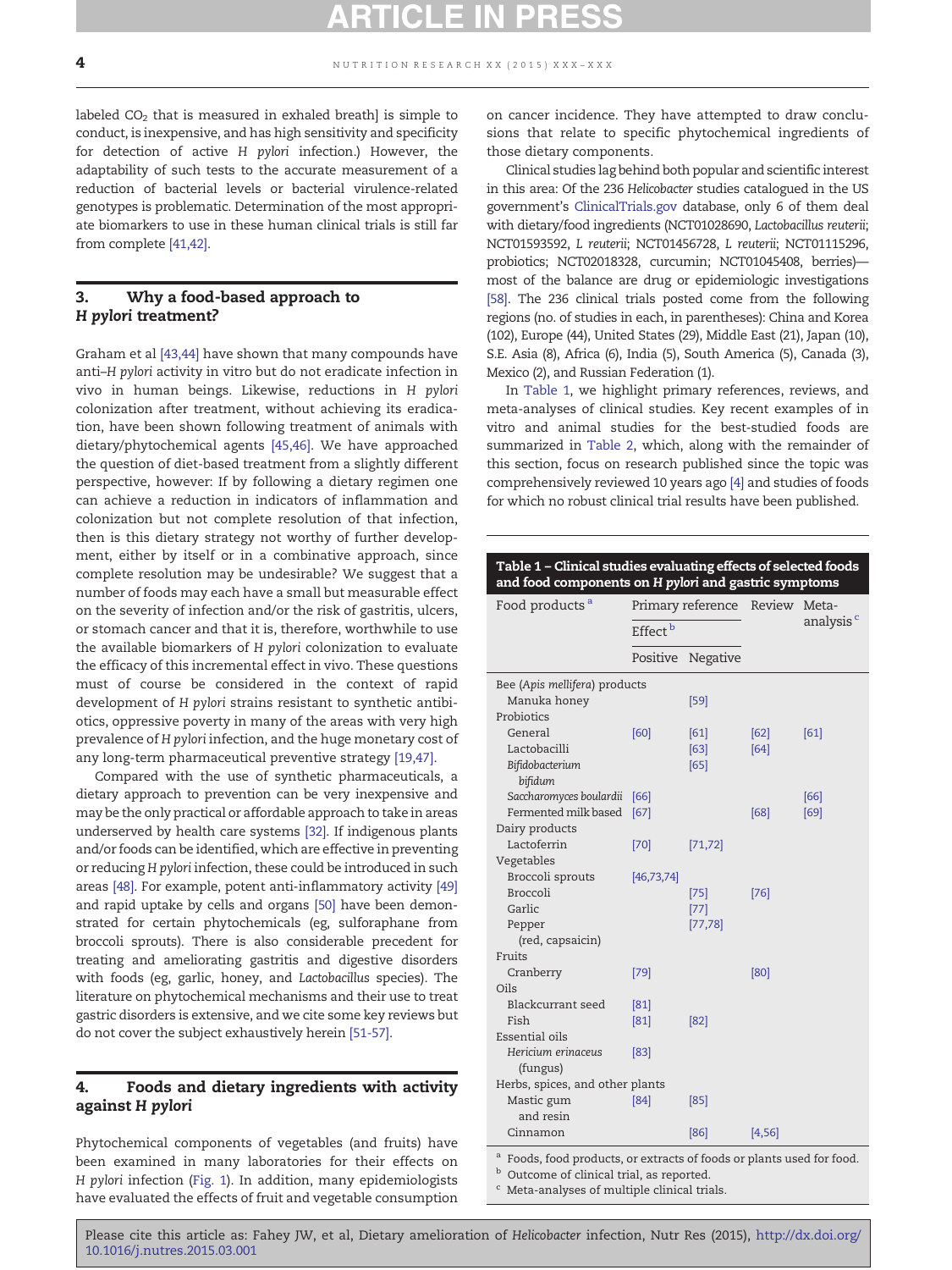NUTRITION RESEARCH XX (2015) XXX-XXX 5

<span id="page-4-0"></span>

| Table 2 – Effects of selected foods and food components on H pylori and gastric symptoms |                                |            |       |                               |                          |  |  |  |  |
|------------------------------------------------------------------------------------------|--------------------------------|------------|-------|-------------------------------|--------------------------|--|--|--|--|
|                                                                                          | Biological activity measured b |            |       |                               |                          |  |  |  |  |
| Food products <sup>a</sup>                                                               | Adh                            | Aox        | Imm   | Inf                           | Mic                      |  |  |  |  |
| Bee (Apis mellifera) products                                                            |                                |            |       |                               |                          |  |  |  |  |
| Honey (general)                                                                          |                                |            |       | [87]                          | $[31,51,88-93]$          |  |  |  |  |
| Manuka honey                                                                             |                                |            |       | [87]                          | [59, 93, 94]             |  |  |  |  |
| Propolis                                                                                 |                                | $[46]$     |       | $[95]$                        | [90, 95, 96]             |  |  |  |  |
| Probiotics                                                                               |                                |            |       |                               |                          |  |  |  |  |
| General                                                                                  |                                |            |       | $[64, 97, 98]$ $[64, 98, 99]$ | $[97, 99 - 103]$         |  |  |  |  |
| Dairy products                                                                           |                                |            |       |                               |                          |  |  |  |  |
| Lactoferrin                                                                              |                                |            |       | $[104]$                       | $[104 - 108]$            |  |  |  |  |
| Colostrum                                                                                |                                |            |       |                               | [109, 110]               |  |  |  |  |
| Cow's milk                                                                               |                                |            |       |                               | [109, 110]               |  |  |  |  |
| Vegetables                                                                               |                                |            |       |                               |                          |  |  |  |  |
| Broccoli sprouts                                                                         |                                | [111, 112] |       | $[45, 46, 87, 113 - 115]$     | $[73,74,93,113,116-119]$ |  |  |  |  |
| Garlic                                                                                   |                                |            |       |                               | [44, 119]                |  |  |  |  |
| Cabbage-radish (hybrid)                                                                  |                                |            |       | [113]                         | $[113]$                  |  |  |  |  |
| Okra                                                                                     |                                |            |       |                               | $[93]$                   |  |  |  |  |
| Fruits                                                                                   |                                |            |       |                               |                          |  |  |  |  |
| Pomegranate                                                                              |                                |            |       | $[52]$                        |                          |  |  |  |  |
| Cranberry                                                                                | $[120-122]$                    |            |       |                               |                          |  |  |  |  |
| Berries (blue-, bil-, rasp-, straw-, elder-)                                             |                                |            |       |                               | [93, 123]                |  |  |  |  |
| Apple                                                                                    |                                |            |       | $[124]$                       | $[124]$                  |  |  |  |  |
| Grapes (inclding skin/seed extracts, wine, winery byproducts,                            | $[125]$                        | $[125]$    | [125] | $[125]$                       | [125, 126]               |  |  |  |  |
| and resveratrol)                                                                         |                                |            |       |                               |                          |  |  |  |  |
| Oils                                                                                     |                                |            |       |                               |                          |  |  |  |  |
| Blackcurrant seed<br>Fish                                                                |                                |            |       |                               | $[93]$                   |  |  |  |  |
| Essential oils                                                                           | $[127]$                        |            |       | $[87]$                        | [93, 127]                |  |  |  |  |
| Many, including cinnamon, lemon verbena, manuka, carrotseed,                             |                                |            |       |                               |                          |  |  |  |  |
| N. African thyme, rosegum, and fool's watercress                                         |                                |            |       |                               | [53, 54]                 |  |  |  |  |
| Wild oregano                                                                             | $[128]$                        |            |       |                               |                          |  |  |  |  |
| Peppermint                                                                               |                                |            |       | $[55]$                        | [53, 54]                 |  |  |  |  |
| Caraway                                                                                  |                                |            |       | $[55]$                        |                          |  |  |  |  |
| Ginger, turmeric, licorice                                                               |                                |            |       | [129, 130]                    |                          |  |  |  |  |
| Nutmeg                                                                                   |                                |            |       | $[131]$                       |                          |  |  |  |  |
| Chili pepper                                                                             |                                |            |       |                               | $[78]$                   |  |  |  |  |
| Herbs, spices, and other plants                                                          |                                |            |       |                               |                          |  |  |  |  |
| Mastic gum and resin                                                                     |                                |            |       |                               | $[132]$                  |  |  |  |  |
| Cinnamon                                                                                 |                                |            |       |                               | [56, 86]                 |  |  |  |  |
| Licorice                                                                                 | [133]                          |            |       |                               | $[23]$                   |  |  |  |  |
| Oregano                                                                                  | [128]                          |            |       |                               | [128]                    |  |  |  |  |
| Lotus                                                                                    |                                |            |       |                               | $[134]$                  |  |  |  |  |
| Many, including catmint, Chinese golden thread, fingerroot,                              |                                | $[26]$     |       | [135]                         | $[26, 135 - 138]$        |  |  |  |  |
| forsythia, ginger, goldenseal, great burdock, green tea, hops,                           |                                |            |       |                               |                          |  |  |  |  |
| mango ginger, meadowsweet, monkey-face tree, nutmeg,                                     |                                |            |       |                               |                          |  |  |  |  |
| red ginseng, sage, sticklewort, tea, turmeric, wormwood                                  |                                |            |       |                               |                          |  |  |  |  |
| Algae: Cladosiphon fucoidan (seaweed) and sulfated polysaccharides [139]                 |                                |            |       |                               | $[134]$                  |  |  |  |  |
|                                                                                          |                                |            |       |                               |                          |  |  |  |  |

<sup>a</sup> Foods, food products, or extracts of foods or plants used for food.

<sup>b</sup> Primary reports or reviews of anti–H pylori activity. Column headings indicate general types of activities measured, and descriptions in parentheses outline general approaches used for these determinations: Adh, antiadhesion (enumeration of H pylori cells in culture, adhered to cultured gastric epithelial cells); Aox, antioxidant (determination of antioxidant capacity or reactive oxygen species, neutralization capacity of the food [eg, oxygen radical absorbance capacity (ORAC)], and/or total antioxidant capacity of plasma before and after treatment [trolox equivalent antioxidant capacity (TEAC)]); Imm, immunostimulatory (measurement of stimulation of macrophage recruitment and release of cytokines [interleukin 2] and interferon γ); Inf, anti-inflammatory (measurement of inflammatory cytokines and nitric oxide release [eg, indicative of an induction of the nuclear factor kappa B (NfkB) proinflammatory pathway, and inducible nitric oxide synthase]); Mic, direct antimicrobial (plate counts or other enumeration of H pylori cells to determine minimum inhibitory concentration or zone of inhibition).

### 4.1. Bee products

Honey in general and a specific honey harvested from the flowers of the manuka bush (Leptospermum scoparium) have activity against H pylori and other bacteria in vitro [\[51,88-91\]](#page-9-0). However, in vivo studies have not been able to demonstrate eradication of the bacterium [\[59\]](#page-9-0). A large body of work over the years by Peter Molan [\[140\]](#page-11-0) in New Zealand has demonstrated effects of manuka honey on wound healing and other bacteria-related pathologies. In the case of Helicobacter infection, Molan et al [\[92,94\]](#page-10-0) have invoked both peroxide- and nonperoxide-mediated mechanisms. Of the nonperoxide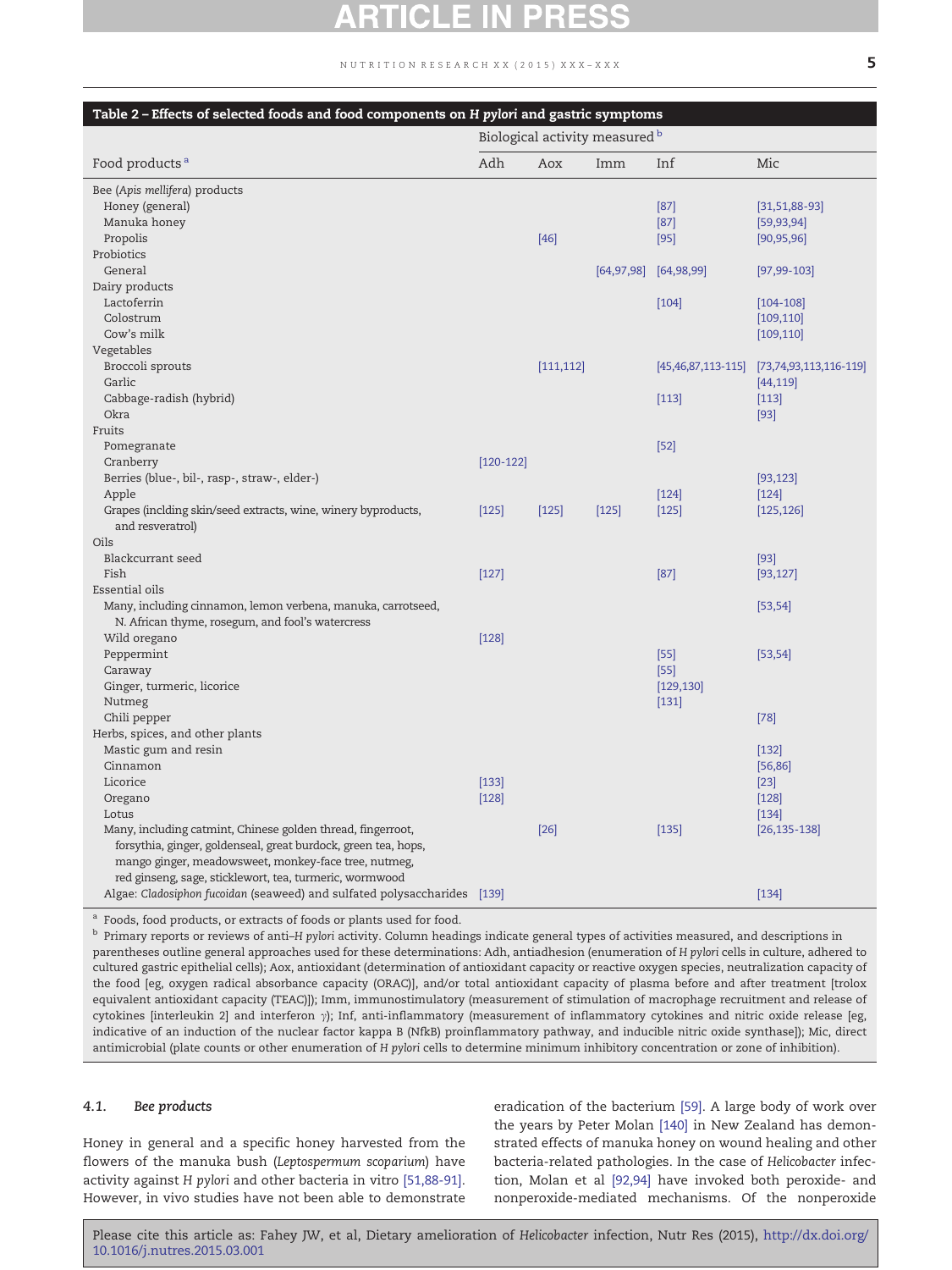effects (phytochemical content and simple osmotic effects), the osmotic effects appear to best explain the in vitro evidence [\[88\],](#page-10-0) and this may be why in vivo activity of honey(s) against H pylori has not been demonstrated [\[59\].](#page-9-0) It is impractical to maintain a solution of, for example, 15% honey at the gastric epithelium for sufficient time for it to have direct osmotic effects.

Propolis (a flavonoid-rich by-product of bees) also manifests anti–H pylori activity in vitro [\[95,96\]](#page-10-0), which has not been confirmed in vivo. Propolis also has anti-inflammatory and immune stimulatory activity [\[96\]](#page-10-0)—both mechanisms clearly being important in the pathophysiology of H pylori infection.

### 4.2. Probiotics and dairy products

Probiotics are introduced and frequently transient members of the gastrointestinal flora. They have been defined by the Food and Agriculture Organization/World Health Organization as "live microorganisms" which when administered in adequate amounts confer a health benefit on the host" [\[141\].](#page-11-0) Prebiotics are ingested fiber that serves as food for our gastrointestinal microflora, but is not directly used by our (mammalian) cells. As defined by Gibson et al in 2010, they are "a selectively fermented ingredient that results in specific changes in the composition and/or activity of the gastrointestinal microbiota, thus conferring benefit(s) on host health" [\[29\].](#page-8-0) Probiotics, along with prebiotics, saliva, and gastrointestinal secretions, are all considered important for optimal digestive function. Approximately two-thirds of the immune system is localized in the gastrointestinal tract, and the literature abounds with reports and with controversy over whether prebiotics or probiotics offer protection against and cure of a variety of endemic and acute diseases, influencing the immune system through several molecular mechanisms.

Many probiotics are composed of mixtures of bacteria that produce lactic acid, and they are thus resistant to acidic conditions found in the stomach. According to Johnson-Henry et al [\[100\]](#page-10-0), they may also be able to colonize the stomach at least in a transient fashion, can competitively exclude some pathogens such as Escherichia coli 0157:H7 from gastrointestinal niches, may enhance mucin secretion, may act as bactericides, and may enhance epithelial barrier integrity. Thirty-three clinical studies of the effects of probiotics supplements on H pylori colonization were evaluated in a meta-analysis that concluded that there was a significantly higher pooled H pylori eradicating effect of the supplemented groups compared to control groups [\[101\].](#page-10-0)

Various species of Lactobacillus (a common constituent of yogurt and a component of a variety of probiotic commercial products) have in vitro activity against H pylori [\[97,99,102,103\]](#page-10-0) and in vivo activity in animals [\[97,99,102,103\]](#page-10-0) and in humans [\[62-65,67,97,98\]](#page-9-0). Lactobacillus species also possess antiinflammatory activity [\[99\]](#page-10-0) and immune-stimulant activity [\[97\]](#page-10-0). A meta-analysis concluded that Lactobacillus supplementation could be effective in increasing eradication rates of anti–H pylori therapy for first-treated patients and had a positive impact on some H pylori therapy-related side effects [\[60\]](#page-9-0). Saccharomyces boulardii has also been the subject of intense clinical scrutiny, and a recent meta-analysis of its use as an adjuvant to triple therapy gave a strong odds ratio for efficacy (odds ratio, 0.46) [\[66\].](#page-9-0)

Colostrum and cow's milk show activity against H pylori in vitro [\[109,110\],](#page-10-0) as do fermented milk products [\[68\]](#page-9-0). A component of cow's milk as well as human milk is the iron-binding glycoprotein (and natural antibiotic), lactoferrin. Lactoferrin, which is also found in neutrophils, has an inhibitory effect on the growth of a number of bacteria including H pylori, perhaps due to the high affinity of lactoferrin for iron [\[104-106\]](#page-10-0). Dial et al [\[107,108\]](#page-10-0) have evaluated the effects of oral lactoferrin on Helicobacter in a mouse model and demonstrated significant effects on Helicobacter-induced gastritis. The results of clinical trials of the effects on humans of oral lactoferrin have been both negative [\[71,72\]](#page-9-0) and positive [\[70\]](#page-9-0). A recent meta-analysis of the effects of fermented milk-based probiotic preparations on H pylori eradication shows that they improved eradication rates by 5% to 15% [\[69\].](#page-9-0) Interestingly, this has led to the European gastroenterology community's recent inclusion of a tempered and qualified recommendation in their consensus report that "Certain probiotics show promising results as an adjuvant treatment in reducing side effects" [\[142\]](#page-11-0).

#### 4.3. Vegetables

### 4.3.1. Broccoli sprouts

Anecdotal evidence that the consumption of broccoli sprouts may relieve peptic ulcer symptoms has led to the discovery that the isothiocyanate sulforaphane, most abundant in broccoli sprouts and currently under intense investigation for its protective effects against a variety of chronic diseases, is a very potent and selective antibiotic against H pylori [\[116\]](#page-11-0). The same team later showed that a few other plant-derived isothiocyanates (eg, 8-methylthiooctyl- and 4-rhamnopyranosyloxybenzylisothiocyanate) had similar activity against H pylori, but many other isothiocyanates were not active [\[117\].](#page-11-0) Using a gastric xenograft model in nude mice and both histologic and bacteriological evaluation criteria, Haristoy et al [\[118\]](#page-11-0) showed that H pylori infections were effectively eliminated in 8 of 11 transplants after in situ infusion of 7.5-μmol sulforaphane on 5 successive days. Other in vitro studies have underscored the efficacy of both the phytochemical and the broccoli sprouts from which they come [\[87,93,111,113\]](#page-10-0) and have demonstrated that, in addition to its direct bactericidal activity, sulforaphane inactivates H pylori urease, whereas numerous other isothiocyanates do not inactivate it [\[143\]](#page-11-0).

In vivo studies in a Helicobacter-infected mouse model have shown a dramatic protective effect of broccoli sprouts against salt-induced gastritis. The bactericidal effectiveness of sulforaphane against H pylori appears to be at least in part systemic because it inhibited colonization, inflammation, and gastric mucosal atrophy in an H pylori–infected, high-salt diet mouse model [\[45\].](#page-9-0) The protective effects were much less pronounced in nrf2 gene knockout mice [\[112\]](#page-11-0). An initial study with H pylori–colonized human subjects in Japan was unable to demonstrate an effect of broccoli sprouts owing to the use of a single biomarker (UBT, the  $^{13}$ C UBT) and an insufficient sample size [\[144\].](#page-11-0)

A pilot study in H pylori–infected subjects also reported loss of H pylori colonization after broccoli sprout treatment in 4 of 9 subjects [\[74\]](#page-10-0). A small study of 5 subjects, in which very low levels of market stage broccoli were mixed with Tibetan yogurt, failed to show an effect of the treatment on UBT [\[75\].](#page-10-0)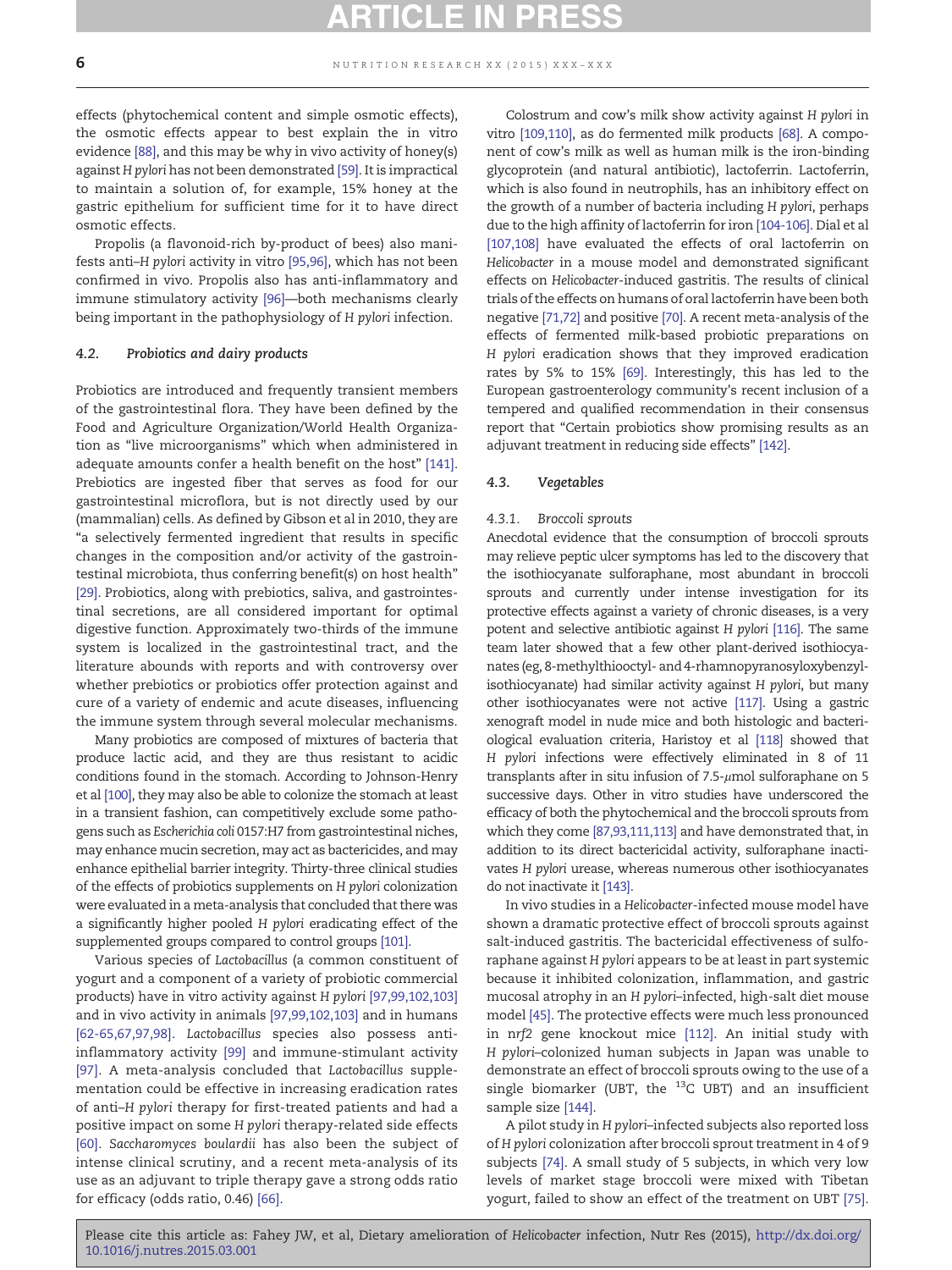This is not surprising given the presumed very low levels of active ingredient (actual levels not reported) and the fact that, for technical reasons, the homogenization and food processing used would be expected to have destroyed most of any sulforaphane released before ingestion. Yanaka et al [\[45,114,115\]](#page-9-0) in Japan reported a significant reduction in markers of inflammation, H pylori levels, and UBT scores in colonized adults after daily consumption of broccoli sprouts containing ca. 420  $\mu$ mol of the sulforaphane precursor, glucoraphanin, for 2 months, and these effects disappeared after the intervention concluded. More recently, using similar metrics and outcomes to the Yanaka study, a group in Iran showed substantial effects of a 4-week dietary supplementation (86 type 2 diabetes patients) with 6 g/d of high-sulforaphane broccoli sprouts (approximately 135  $\mu$ mol/d[\)\[73\]](#page-10-0).

### 4.3.2. Crucifers and other vegetables

Numerous epidemiological studies have examined the association between cruciferous vegetable consumption and gastric cancer (see Refs [\[76,145,146\]\)](#page-10-0). These studies point to an inverse relationship, but whether this might be due to an anti–H pylori effect or a more general, systemic induction of cancer protective defenses is not clear at this time. Cabbage juice has historically been used to treat stomach ulcers [\[147\]](#page-11-0) and has significant inhibitory effects on H pylori–induced gastritis in a Mongolian gerbil model [\[113\]](#page-11-0). Leaves of the tree Moringa oleifera, widely consumed in some tropical regions, also have antiulcer activity (reviewed in Fahey [\[148\]\)](#page-11-0), and certain glucosinolates/isothiocyanates from Moringa have strong antibacterial activity in vitro against H pylori and a variety of other human pathogens [\[117,148\].](#page-11-0) Okra also has anti–H pylori activity in vitro, thought to be an antiadhesive effect of okra polysaccharides [\[149\]](#page-12-0), and it is reported to provide some protection against duodenal ulcer [\[150\].](#page-12-0) Even a seaweed, the brown alga Cladosiphon fucoidan, has anti–H pylori activity in vitro and in gerbils [\[134\]](#page-11-0), also speculated to be due to the antiadhesive effect of the alga's glucuronic acid–rich polysaccharide (fucoidan).

### 4.3.3. Garlic

A number of studies have demonstrated the anti–H pylori activity of garlic in vitro [\[43,77\]](#page-9-0), but the results of in vivo studies in humans have not been encouraging [\[43,44,77,151\]](#page-9-0). Garlic has antimicrobial activity against other bacteria [\[119\]](#page-11-0) and possesses antioxidant activity [\[152\]](#page-12-0). This work has stimulated considerable debate in the literature on the efficacy of dietary treatment of H pylori infection.

### 4.4. Fruits

A number of fruits, their juices and their extracts, inhibit growth of H pylori in vitro. Among them, blueberry, bilberry, elderberry, cranberry, raspberry, and strawberry inhibit H pylori and enhance the susceptibility of H pylori to clarithromycin, one of the synthetic antibiotics most commonly used to eradicate human infections with this microbe [\[123\]](#page-11-0). Cranberry juice has been the focus of particular attention for its ability to inhibit the growth of H pylori and other bacteria (E coli and Streptococcus) in vitro [\[51,120,121\]](#page-9-0) and for its antiadhesion activity against H pylori[\[122\].](#page-11-0) There are at least 2 published studies in which the effects of cranberry juice were evaluated in colonized human beings. In the first, a double-blind, randomized, placebo-controlled trial sponsored by a cranberry juice company, the authors concluded that there was a significant effect of regular consumption of cranberry juice on a Chinese cohort of 189 subjects with positive UBT results [\[80\].](#page-10-0) The second study, by Gotteland et al [\[79\]](#page-10-0) in Chile, showed that administration of cranberry juice for 3 weeks inhibited H pylori in approximately 15% of asymptomatic, colonized children and that, in most subjects who became negative (as measured by UBT), the clearing effect did not persist after cessation of consumption. Furthermore, grape skin/seed extracts and wine preparations [\[126\]](#page-11-0) (recently reviewed by Friedman [\[125\]\)](#page-11-0), pomegranate fruit and ellagic acid–rich juice (recently reviewed by Colombo et al [\[52\]](#page-9-0)), apple [\[124\],](#page-11-0) and Rubus idaeus and Rubus occicentalis fruit [\[150\]](#page-12-0) have all been shown to have antimicrobial activity against H pylori in vitro. Although animal models have been used to demonstrate efficacy of some of these fruit products, no trials currently listed on the US government Web site [ClinicalTrials.gov](http://ClinicalTrials.gov) propose to evaluate effects on H pylori colonization.

### 4.5. Oils

Considerable work on naturally occurring H pylori therapeutics has focused upon the truly lipoidal oils, which include the short-, medium-, and long-chain fatty acids; monoglycerides; and the polyunsaturated fatty acids (commonly referred to as PUFAs). Fish oil [\[127\],](#page-11-0) garlic oil [\[119\]](#page-11-0), and blackcurrant seed oil (rich in  $\omega$ -3 and  $\omega$ -6 unsaturated fatty acids) [\[81,93\]](#page-10-0) all have in vitro antibiotic activity against H pylori. Fish oil [\[82\]](#page-10-0) shows activity against Helicobacter in humans. Evening primrose oil (rich in the  $\omega$ -6 unsaturated linoleic acid) heals ulcers in rats [\[153\]](#page-12-0), and consumption of fish oil is inversely associated with the prevalence of duodenal ulcer [\[127\]](#page-11-0). Numerous investigators have reported in vitro effects of specific polyunsaturated fatty acids against H pylori[\[154-156\],](#page-12-0) but studies in humans have been mixed, with some studies showing anti H pylori activity [\[81,82\]](#page-10-0) and others showing none [\[154,157\]](#page-12-0). Antiinflammatory activity has been reported [\[158\]](#page-12-0), as has protection against ulcer formation [\[159\],](#page-12-0) reduced risk of atrophic gastritis [\[160\]](#page-12-0), and suppression of gastric acid secretion [\[82,161\]](#page-10-0). Shorter chain fatty acid activity against H pylori has only been demonstrated in vitro [\[162,163\].](#page-12-0)

#### 4.6. Essential oils, herbs, spices, and food components

There has been considerable interest over the past decade or more in the utility of a variety of essential oils to eradicate or reduce H pylori infection and to ameliorate the symptoms of infection. The term essential oils refers to the mixture of lowmolecular-weight compounds, typically rich in terpenes, aldehydes, ketones, or phenols, which is usually obtained from plants by steam extraction and distillation. The essential oils of a variety of herbs have antimicrobial, antioxidant, anti-inflammatory, and immune stimulatory activities, and the anti–H pylori properties of a variety of these extracts have been comprehensively reviewed [\[53\]](#page-9-0). The essential oils from carrot seed, cloves, manuka, and lemon verbena have in vitro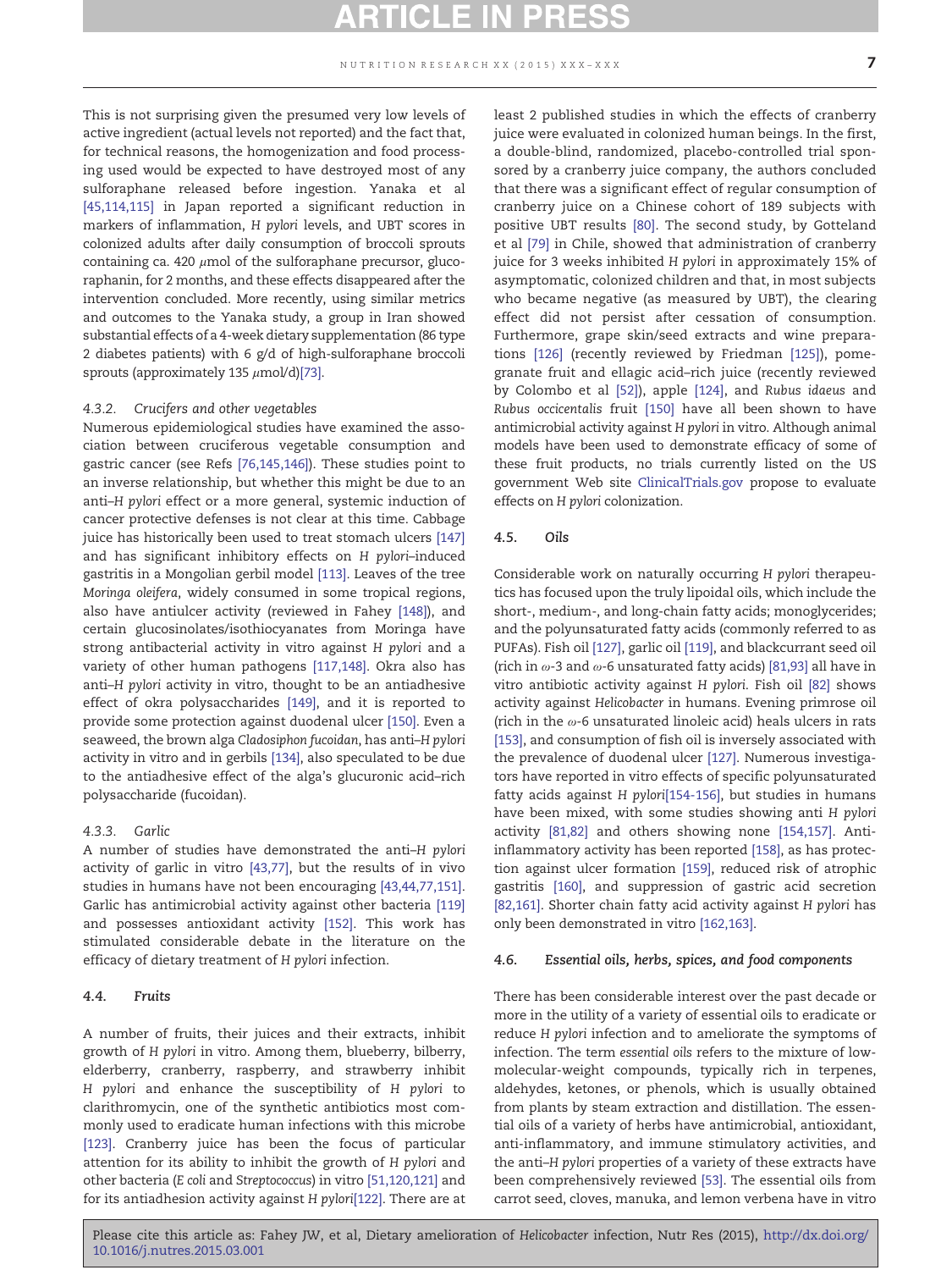anti–H pylori activity, and the activity of lemongrass essential oil was demonstrated in an in vivo mouse model [\[54\].](#page-9-0) Peppermint oil has anti-inflammatory activity and reduces symptoms of dyspepsia in combination with caraway oil [\[55\].](#page-9-0) Lack of in vivo results from essential oils and other herb and spice extracts has led the authors of a recent review on the subject of their antibiotic activity to comment:

Perhaps the most striking result of this review is the extreme paucity of controlled clinical trials testing herbal antibiotics. In light of the long history and present popularity of their use, it is surprising that so few trials have tested the efficacy of herbal antibiotics. One obvious reason is the lack of patent rights on herbal medicines. Another reason could be that traditionally, herbal medicine has been hesitant to embrace modern methods for efficacy testing [\[56\]](#page-9-0).

Other essential oils have shown efficacy against H pylori, including that from the fungus, Hericium, in a randomized trial [\[83\]](#page-10-0), and from chili peppers [\[78\].](#page-10-0) A green tea extract (Camillia sinensis) rich in 3′-sialyllactose had anti–H pylori adhesion effects in a very small trial with rhesus monkeys [\[164\]](#page-12-0).

Extracts of cinnamon [\[56,86\]](#page-9-0), rosemary, turmeric, fingerroot, nutmeg, ginger, [\[131\]](#page-11-0), and licorice [\[23\]](#page-8-0) all inhibit H pylori growth in vitro, as does mastic gum (from the Mediterranean shrub Pistacia lentiscus) [\[132\]](#page-11-0), vitamin C [\[165-167\]](#page-12-0), a variety of flavonoids [\[168-170\],](#page-12-0) berberine (from the barberry bush and goldenseal), a fermented rice extract, numerous traditional Chinese medicine components [\[136,137\]](#page-11-0), and a sulfated polysaccharide from brown seaweed. A few of these have additional activities such as improvement in gastritis or ulcer healing, but by and large, there have been no notable successes in in vivo eradication of H pylori or in eradication of its symptoms with these compounds, preparations, herbs, or extracts. On the other hand, anti-inflammatory activity has been reported with ginger, turmeric, licorice [\[129,130\]](#page-11-0), and nutmeg [\[131\],](#page-11-0) but the connection between this response and modulation of the sequelae of H pylori infection has not been adequately probed. Inhibition of urease activity was reported from green tea extracts [\[135\].](#page-11-0) The sole reported clinical trial of a spice against H pylori used cinnamon [\[86\],](#page-10-0) and although there was no effect overall on UBT, the authors of this study point out that, in patients whose initial UBT was exceptionally high, there was a decline in UBT after cinnamon ingestion [\[86\].](#page-10-0)

Mastic gum (an inexpensive exudate obtained from the food plant P lentiscus) previously documented in the clinical trial literature in the mid 1980s for its effect on treatment of duodenal and gastric ulcers was shown to kill H pylori in 1998 [\[131\]](#page-11-0). It has since been the subject of clinical trials with both negative [\[85\]](#page-10-0) and positive [\[84\]](#page-10-0) outcomes.

Recent studies reported by Keenan et al [\[87,93\]](#page-10-0) in New Zealand show significant synergy or enhanced effects of multiple foods (eg, blackcurrant oil and broccoli sprouts) on a number of metrics of colonization and inflammation (see Fig. 2). When these studies are examined in the context of the theses discussed in [Sections 2 and 3](#page-2-0), a more concerted search for truly synergistic effects of food components may be warranted.

### 5. Conclusions, gaps in knowledge, and future research needs

The concept of dietary treatment of H pylori infections both for prophylactic and therapeutic purposes has been the subject of considerable discussion and debate in recent years. By the year 2005, a comprehensive review of the subject had been published [\[4\]](#page-8-0), a consensus conference (February 13-14, 2005, Honolulu, HI, USA) was organized by 2 of the authors (JWF and AJW), and a variety of foods and dietary ingredients were evaluated for their potential to ameliorate infection with H pylori. The value of amelioration compared to complete eradication was discussed by the conferees, who then agreed to a draft consensus stating that "the concept that a dietbased treatment could reduce levels of H pylori colonization without completely eradicating the organism in treated individuals is attractive in terms of cost, treatment, tolerability and cultural acceptability." In light of the ongoing and voluminous research into this organism-disease complex and into the clearly overwhelming effects that modification of our gastrointestinal microflora (in particular, its diversity) has on health and wellness, there is now evidence that reducing colonization and its sequelae can be achieved with certain, perhaps many dietary ingredients. At this time, the dietary components for treatment of H pylori infection that have the greatest evidence to support them are broccoli sprouts, cranberry juice, essential oils of a number of spices (eg, cloves and blackcurrant), and some probiotic formulations. Based upon the current state of the science, a dietary approach to reduce the inflammatory response to H pylori infection appears plausible.

Nonetheless, the huge body of in vitro and preclinical evidence has not received sufficient follow-up attention with rationally designed, unambiguous human trials.



Fig. 2 – Effects of foods and food components/ingredients on the growth of H pylori were determined by the minimum inhibitory concentration of that component, expressed as a weight per volume percentage. <sup>a</sup>UMF ("unique manuka factor") is an index of potency that is used in the manuka honey trade. <sup>b"</sup>Dried" foods were lyophilized. Redrawn from Keenan et al [\[93\].](#page-10-0)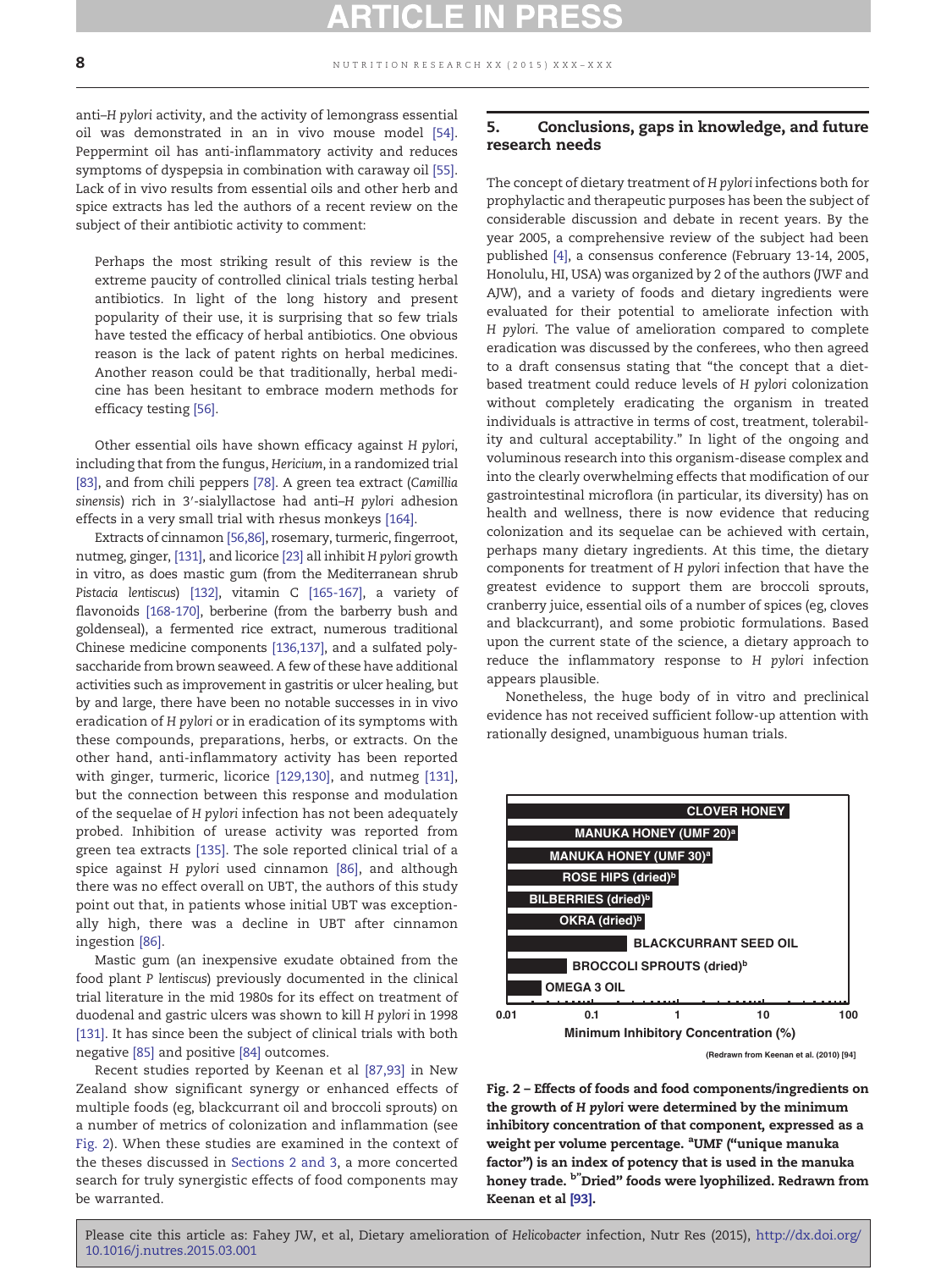<span id="page-8-0"></span>Given the suggestion that complete eradication may even be detrimental, a food-based approach may provide a useful adjunct or alternative to conventional drug treatments and should be explored in colonized human subjects. These foodbased approaches operate at levels of intake consistent with levels of consumption in the general population. They might require shifts in food consumption patterns, but these would be consistent with adequate nutrition and good health. Moreover, avoidance of excessive antibiotic use could have profound long-term human health effects ranging from reduced development of antibiotic resistance, to maintenance of existing levels of human microbiome diversity, reduction of the risk of pathogen outbreaks, and reduced risk for a variety of noncommunicable (chronic) diseases that may ultimately be proven to be influenced by the human microbiome.

### Conflict of interest

The authors declare no conflict of interest.

### Acknowledgment

Funding for the Consensus Conference held in Honolulu Hawaii on February 13 to 14, 2005, which is referred to in the article and which inspired this review, came from The New Zealand Foundation for Science, Research and Technology, Comvita New Zealand, Ltd, and the Brassica Foundation, Inc. We gratefully acknowledge the Lewis B. and Dorothy Cullman Foundation and the National Cancer Institute (CA 93780-03) for financial support during manuscript preparation.

#### REFERENCES

- [1] [Marshall BJ, Warren JR. Unidentified curved bacilli in the](http://refhub.elsevier.com/S0271-5317(15)00046-9/rf0005) [stomach of patients with gastritis and peptic ulceration.](http://refhub.elsevier.com/S0271-5317(15)00046-9/rf0005) [Lancet 1984;1:1311](http://refhub.elsevier.com/S0271-5317(15)00046-9/rf0005)–5.
- [2] [Whary MT, Fox JG. Natural and experimental](http://refhub.elsevier.com/S0271-5317(15)00046-9/rf0010) Helicobacter [infections. Comp Med 2004;54:128](http://refhub.elsevier.com/S0271-5317(15)00046-9/rf0010)–58.
- [3] [Parsonnet J. Clinician-discoverers](http://refhub.elsevier.com/S0271-5317(15)00046-9/rf0015)—Marshall, Warren, and H. pylori[. N Engl J Med 2005;353:2421](http://refhub.elsevier.com/S0271-5317(15)00046-9/rf0015)–3.
- [4] [Mahady GB. Medicinal plants for the prevention and](http://refhub.elsevier.com/S0271-5317(15)00046-9/rf0020) [treatment of bacterial infections. Curr Pharm Des 2005;11:](http://refhub.elsevier.com/S0271-5317(15)00046-9/rf0020) [2405](http://refhub.elsevier.com/S0271-5317(15)00046-9/rf0020)–27.
- [5] [Kusters JG, van Vliet AHM, Kuipers EJ. Pathogenesis of](http://refhub.elsevier.com/S0271-5317(15)00046-9/rf0025) Helicobacter pylori [infection. Clin Microbiol Rev 2006;19\(3\):](http://refhub.elsevier.com/S0271-5317(15)00046-9/rf0025) [449](http://refhub.elsevier.com/S0271-5317(15)00046-9/rf0025)–90.
- [6] [Parkin DM, Pisani P, Ferlay J. Global cancer statistics. CA](http://refhub.elsevier.com/S0271-5317(15)00046-9/rf0030) [Cancer J Clin 1999;49:33](http://refhub.elsevier.com/S0271-5317(15)00046-9/rf0030)–64.
- [7] [Holcombe C. The African enigma. Gut 1992;33:429](http://refhub.elsevier.com/S0271-5317(15)00046-9/rf0035)–31.
- [8] [Agha A, Graham DY. Evidence-based examination of the](http://refhub.elsevier.com/S0271-5317(15)00046-9/rf0040) [African enigma in relation to](http://refhub.elsevier.com/S0271-5317(15)00046-9/rf0040) Helicobacter pylori infection. [Scand J Gastroenterol 2005;40:523](http://refhub.elsevier.com/S0271-5317(15)00046-9/rf0040)–9.
- [9] [Bravo LE, van Doom L-J, Realpe JL, Correa P. Virulence](http://refhub.elsevier.com/S0271-5317(15)00046-9/rf0045)[associated genotypes of](http://refhub.elsevier.com/S0271-5317(15)00046-9/rf0045) Helicobacter pylori: do they explain [the African enigma? Am J Gastroenterol 2002;97:2839](http://refhub.elsevier.com/S0271-5317(15)00046-9/rf0045)–42.
- [10] [Kodama N, Pazos A, Schneider GB, Piazuelo MB, Mera R,](http://refhub.elsevier.com/S0271-5317(15)00046-9/rf0050) [Sobota RS, et al. Human and](http://refhub.elsevier.com/S0271-5317(15)00046-9/rf0050) Helicobacter pylori coevolution [shapes the risk of gastric disease. Proc Natl Acad Sci U S A](http://refhub.elsevier.com/S0271-5317(15)00046-9/rf0050) [2014;111\(4\):1455](http://refhub.elsevier.com/S0271-5317(15)00046-9/rf0050)–60.
- [11] [Shiota S, Suzuki R, Yamaoka Y. The significance of virulence](http://refhub.elsevier.com/S0271-5317(15)00046-9/rf0055) factors in Helicobacter pylori[. J Dig Dis 2013;14:341](http://refhub.elsevier.com/S0271-5317(15)00046-9/rf0055)–9.
- [12] World Health Organization. Global health observatory data repository. Number of deaths (World) by cause; 2011 [Available from: <http://apps.who.int/gho/data/node.main>].
- [13] Ferlay J, Soerjomataram I, Dikshit R, Eser S, Mathers C, Rebelo M, et al. Cancer incidence and mortality worldwide: sources, methods and major patterns in GLOBOCAN. Int J Cancer 2012:E359–86. <http://dx.doi.org/10.1002/ijc.29210136> [\[20145\].](http://dx.doi.org/10.1002/ijc.29210136)
- [14] Correa P. Helicobacter pylori [infection and gastric cancer.](http://refhub.elsevier.com/S0271-5317(15)00046-9/rf0805) [Cancer Epidemiol Biomarkers Prev 2003;12:238s](http://refhub.elsevier.com/S0271-5317(15)00046-9/rf0805)–41s.
- [15] [Greenberg ER, Alberts DS, Potter JD. Introduction: what](http://refhub.elsevier.com/S0271-5317(15)00046-9/rf0060) [should we do now about](http://refhub.elsevier.com/S0271-5317(15)00046-9/rf0060) H. pylori? Cancer Epidemiol [Biomarkers Prev 2005;14:1851](http://refhub.elsevier.com/S0271-5317(15)00046-9/rf0060)–2.
- [16] [Arora S, Czinn SJ. Vaccination as a method of preventing](http://refhub.elsevier.com/S0271-5317(15)00046-9/rf0065) Helicobacter pylori [associated gastric cancer. Cancer](http://refhub.elsevier.com/S0271-5317(15)00046-9/rf0065) [Epidemiol Biomarkers Prev 2005;14:1890](http://refhub.elsevier.com/S0271-5317(15)00046-9/rf0065)–1.
- [17] [Zawahir S, Czinn SJ, Nedrud JG, Blanchard TG. Vaccinating](http://refhub.elsevier.com/S0271-5317(15)00046-9/rf0070) against Helicobacter pylori [in the developing world. Gut](http://refhub.elsevier.com/S0271-5317(15)00046-9/rf0070) [Microbes 2013;4\(6\):568](http://refhub.elsevier.com/S0271-5317(15)00046-9/rf0070)–76.
- [18] [Graham KS, Graham DY. Contemporary diagnosis and](http://refhub.elsevier.com/S0271-5317(15)00046-9/rf0075) management of H pylori–[associated gastrointestinal diseases.](http://refhub.elsevier.com/S0271-5317(15)00046-9/rf0075) [2nd ed. Newtown PA: Handbooks in Healthcare; 2002.](http://refhub.elsevier.com/S0271-5317(15)00046-9/rf0075)
- [19] [Papastergiou V, Georgopoulos SD, Karatapanis S. Treatment](http://refhub.elsevier.com/S0271-5317(15)00046-9/rf0080) of Helicobacter pylori [infection: meeting the challenge of](http://refhub.elsevier.com/S0271-5317(15)00046-9/rf0080) [antimicrobial resistance. World J Gastroenterol 2014;20\(29\):](http://refhub.elsevier.com/S0271-5317(15)00046-9/rf0080) [9898](http://refhub.elsevier.com/S0271-5317(15)00046-9/rf0080)–911.
- [20] Blaser MJ. Not all Helicobacter pylori [strains are created equal:](http://refhub.elsevier.com/S0271-5317(15)00046-9/rf0085) [should all be eliminated? Lancet 1997;349:1020](http://refhub.elsevier.com/S0271-5317(15)00046-9/rf0085)–2.
- [21] Blaser MJ, Berg DE. Helicobacter pylori [genetic diversity and](http://refhub.elsevier.com/S0271-5317(15)00046-9/rf0090) [risk of human disease. J Clin Invest 2001;107:767](http://refhub.elsevier.com/S0271-5317(15)00046-9/rf0090)–73.
- [22] [Makobongo MO, Gilbreath JJ, Merrell DS. Nontraditional](http://refhub.elsevier.com/S0271-5317(15)00046-9/rf0095) therapies to treat Helicobacter pylori [infection. J Microbiol](http://refhub.elsevier.com/S0271-5317(15)00046-9/rf0095) [2014;52\(4\):259](http://refhub.elsevier.com/S0271-5317(15)00046-9/rf0095)–72.
- [23] [Fukai T, Marum A, Kaitou K, Kanda T, Terada S, Nomura T.](http://refhub.elsevier.com/S0271-5317(15)00046-9/rf0100) Anti–Helicobacter pylori [flavonoids from licorice extract. Life](http://refhub.elsevier.com/S0271-5317(15)00046-9/rf0100) [Sci 2002;71:1449](http://refhub.elsevier.com/S0271-5317(15)00046-9/rf0100)–63.
- [24] [Manyi-Loh CE, Clarke AM, Mkwetshana NF, Ndip RN.](http://refhub.elsevier.com/S0271-5317(15)00046-9/rf0105) Treatment of Helicobacter pylori [infections: mitigating factors](http://refhub.elsevier.com/S0271-5317(15)00046-9/rf0105) [and prospective natural remedies. Afr J Biotechnol 2010;](http://refhub.elsevier.com/S0271-5317(15)00046-9/rf0105) [9\(14\):2032](http://refhub.elsevier.com/S0271-5317(15)00046-9/rf0105)–42.
- [25] [Cwikla C, Schmidt K, Matthias A, Bone KM, Lehmann R,](http://refhub.elsevier.com/S0271-5317(15)00046-9/rf0110) [Tiralongo E. Investigations into the antibacterial activities of](http://refhub.elsevier.com/S0271-5317(15)00046-9/rf0110) [phytotherapeutics against](http://refhub.elsevier.com/S0271-5317(15)00046-9/rf0110) Helicobacter pylori and Campylobacter jejuni[. Phytother Res 2010;24\(5\):649](http://refhub.elsevier.com/S0271-5317(15)00046-9/rf0110)–56.
- [26] [Bakhtaoui F-Z, Lakmichi H, Megraud F, Chait A, Gadhi C-EA.](http://refhub.elsevier.com/S0271-5317(15)00046-9/rf0115) [Gastro-protective, anti](http://refhub.elsevier.com/S0271-5317(15)00046-9/rf0115)–Helicobacter pylori and antioxidant [properties of Moroccan](http://refhub.elsevier.com/S0271-5317(15)00046-9/rf0115) Zizyphus lotus L. J Appl Pharm Sci [2014;4\(10\):81](http://refhub.elsevier.com/S0271-5317(15)00046-9/rf0115)–7.
- [27] Eng-Chong T, Yean-Kee L, Chin-Fei C, Choon-Han H, Sher-Ming W, Li-Ping CT, et al. Boesenbergia rotunda: from ethnomedicine to drug discovery. Evidence-Based Compl Altern Med 2012. <http://dx.doi.org/10.1155/2012/473637> [\[Article ID 473637, 25 pp\].](http://dx.doi.org/10.1155/2012/473637)
- [28] [Gadekar R, Singour PK, Chaurasiya PK, Pawar RS, Patil UK. A](http://refhub.elsevier.com/S0271-5317(15)00046-9/rf0125) [potential of some medicinal plants as an antiulcer agents.](http://refhub.elsevier.com/S0271-5317(15)00046-9/rf0125) [Pharmacogn Rev 2010;4\(8\):136](http://refhub.elsevier.com/S0271-5317(15)00046-9/rf0125)–46.
- [29] [Rastall RA, Gibson GR. Recent developments in prebiotics to](http://refhub.elsevier.com/S0271-5317(15)00046-9/rf0130) [selectively impact beneficial microbes and promote](http://refhub.elsevier.com/S0271-5317(15)00046-9/rf0130) [intestinal health. Curr Opin Biotechnol 2015;32:42](http://refhub.elsevier.com/S0271-5317(15)00046-9/rf0130)–6.
- [30] [Lawal TO, Soni KK, Doyle BJ, Adeniyi BA, Mahady GB.](http://refhub.elsevier.com/S0271-5317(15)00046-9/rf0135) Susceptibility of Helicobacter pylori [to natural products: can](http://refhub.elsevier.com/S0271-5317(15)00046-9/rf0135) [past research direct future drug development? Curr Bioact](http://refhub.elsevier.com/S0271-5317(15)00046-9/rf0135) [Compd 2012;8:266](http://refhub.elsevier.com/S0271-5317(15)00046-9/rf0135)–76.
- [31] [Manyi-Loh CE, Clarke AM, Munzhelele T, Green E,](http://refhub.elsevier.com/S0271-5317(15)00046-9/rf0140) [Mkwetshana NF, Ndip RN. Selected South African honeys](http://refhub.elsevier.com/S0271-5317(15)00046-9/rf0140) [and their extracts possess in vitro anti](http://refhub.elsevier.com/S0271-5317(15)00046-9/rf0140)–Helicobacter pylori [activity. Arch Med Res 2010;41:324](http://refhub.elsevier.com/S0271-5317(15)00046-9/rf0140)–32.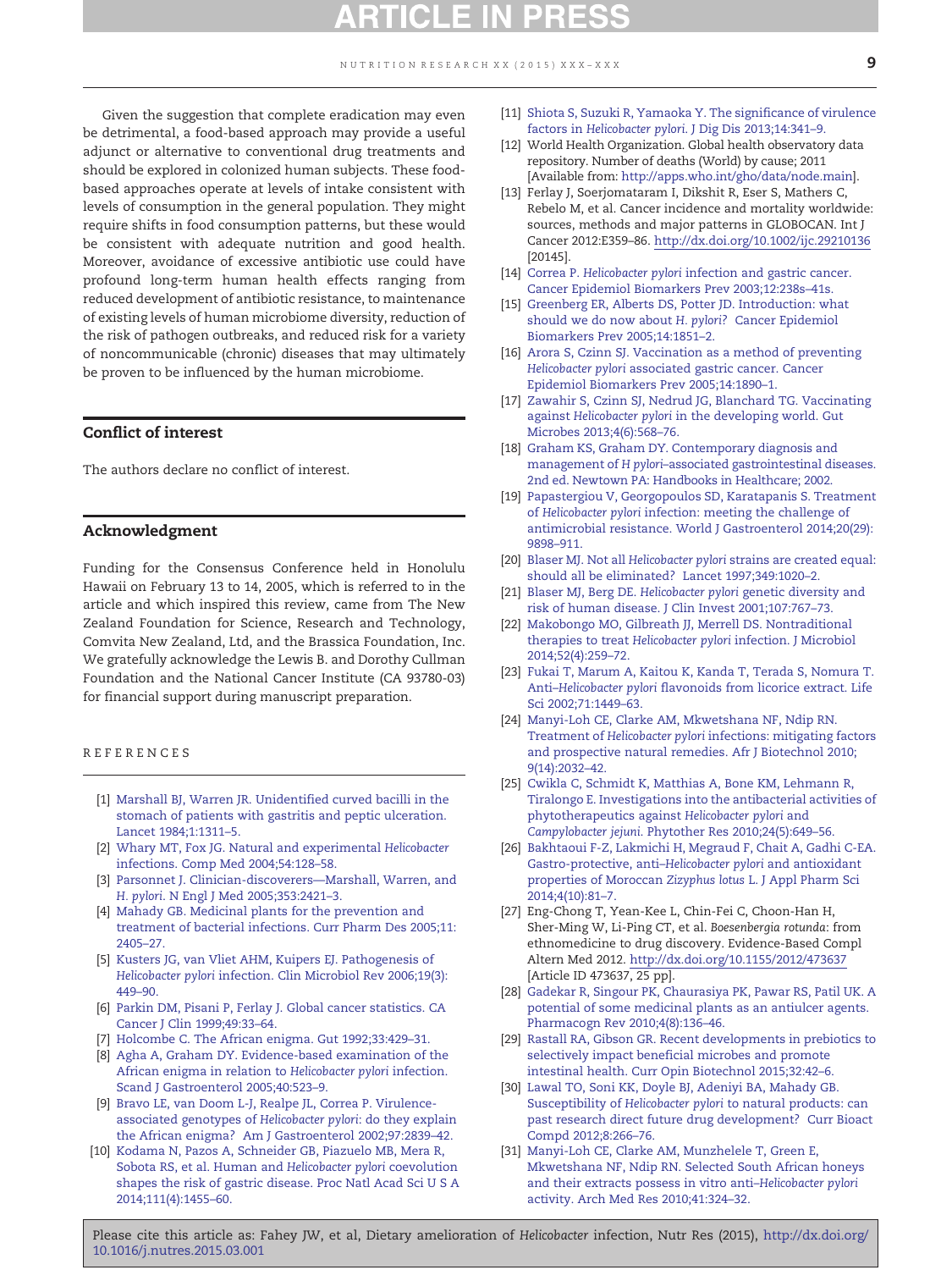- <span id="page-9-0"></span>[32] [Fahey JW, Kensler TW. Health span extension through](http://refhub.elsevier.com/S0271-5317(15)00046-9/rf0145) [green chemoprevention. Am Med Assoc Virtual Mentor](http://refhub.elsevier.com/S0271-5317(15)00046-9/rf0145) [2013;15\(4\):311](http://refhub.elsevier.com/S0271-5317(15)00046-9/rf0145)–8.
- [33] [Blaser MJ. An endangered species in the stomach. Sci Am](http://refhub.elsevier.com/S0271-5317(15)00046-9/rf0815) [2005:38](http://refhub.elsevier.com/S0271-5317(15)00046-9/rf0815)–45.
- [34] [Whitfield J. The ulcer bug: gut reaction. Nature 2003;423:](http://refhub.elsevier.com/S0271-5317(15)00046-9/rf0150) [583](http://refhub.elsevier.com/S0271-5317(15)00046-9/rf0150)–4.
- [35] [Chen Y, Blaser MJ. Association between gastric](http://refhub.elsevier.com/S0271-5317(15)00046-9/rf0155) Helicobacter pylori [colonization and glycated haemoglobin levels. J Infect](http://refhub.elsevier.com/S0271-5317(15)00046-9/rf0155) [Dis 2012;205:1195](http://refhub.elsevier.com/S0271-5317(15)00046-9/rf0155)–202.
- [36] [Holster IL, Vila AMJ, Caudri D, den Hoed CM, Perez-Perez GI,](http://refhub.elsevier.com/S0271-5317(15)00046-9/rf0160) [Blaser MJ, et al. The impact of](http://refhub.elsevier.com/S0271-5317(15)00046-9/rf0160) Helicobacter pylori on atopic [disorders in childhood. Helicobacter 2012;17:232](http://refhub.elsevier.com/S0271-5317(15)00046-9/rf0160)–7.
- [37] [Gotteland M, Cruchet S, Brunser O. Can the amount of](http://refhub.elsevier.com/S0271-5317(15)00046-9/rf0165) Helicobacter pylori [in the stomach be kept low through](http://refhub.elsevier.com/S0271-5317(15)00046-9/rf0165) [probiotic intake? Am J Clin Nutr 2005;81:939.](http://refhub.elsevier.com/S0271-5317(15)00046-9/rf0165)
- [38] Gaby AR. Helicobacter pylori [eradication: are there](http://refhub.elsevier.com/S0271-5317(15)00046-9/rf0170) [alternatives to antibiotics? Altern Med Rev 2001;6:355](http://refhub.elsevier.com/S0271-5317(15)00046-9/rf0170)–66.
- [39] [Blaser MJ. The Jeremiah Metzger lecture: global warming](http://refhub.elsevier.com/S0271-5317(15)00046-9/rf0175) [redux: the disappearing microbiota and epidemic obesity.](http://refhub.elsevier.com/S0271-5317(15)00046-9/rf0175) [Trans Am Clin Climatol Assoc 2012;123:230](http://refhub.elsevier.com/S0271-5317(15)00046-9/rf0175)–41.
- [40] [Cho I, Blaser MJ. The human microbiome: at the interface of](http://refhub.elsevier.com/S0271-5317(15)00046-9/rf0180) [health and disease. Nat Rev Genet 2012;13:260](http://refhub.elsevier.com/S0271-5317(15)00046-9/rf0180)–70.
- [41] [Cooke CL, Torres J, Solnick JV. Biomarkers of](http://refhub.elsevier.com/S0271-5317(15)00046-9/rf0185) Helicobacter pylori–[associated gastric cancer. Gut Microbes 2013;4\(6\):](http://refhub.elsevier.com/S0271-5317(15)00046-9/rf0185) [532](http://refhub.elsevier.com/S0271-5317(15)00046-9/rf0185)–40.
- [42] [Wu M-S, Chow L-P, Lin J-T, Chiou S-H. Proteomic](http://refhub.elsevier.com/S0271-5317(15)00046-9/rf0190) [identification of biomarkers related to](http://refhub.elsevier.com/S0271-5317(15)00046-9/rf0190) Helicobacter pylori–[associated gastroduodenal disease: challenges and](http://refhub.elsevier.com/S0271-5317(15)00046-9/rf0190) [opportunities. J Gastroenterol Hepatol 2008;23\(11\):1657](http://refhub.elsevier.com/S0271-5317(15)00046-9/rf0190)–61.
- [43] [Graham DY, Osato M. Response to Drs. Mahady and](http://refhub.elsevier.com/S0271-5317(15)00046-9/rf0195) Pendland—[pretreatment testing for](http://refhub.elsevier.com/S0271-5317(15)00046-9/rf0195) H. pylori in duodenal [ulcer disease. Am J Gastroenterol 2000;95:309](http://refhub.elsevier.com/S0271-5317(15)00046-9/rf0195)–10.
- [44] [Mahady GB, Pendland S. Garlic and](http://refhub.elsevier.com/S0271-5317(15)00046-9/rf0200) Helicobacter pylori. Am J [Gastroenterol 2000;95:309.](http://refhub.elsevier.com/S0271-5317(15)00046-9/rf0200)
- [45] [Yanaka A, Zhang S, Tauchi M, Nakahara A, Tanaka N. Daily](http://refhub.elsevier.com/S0271-5317(15)00046-9/rf0205) [intake of sulforaphane-rich broccoli sprouts prevents](http://refhub.elsevier.com/S0271-5317(15)00046-9/rf0205) [progression of high salt diet-induced gastric atrophy in](http://refhub.elsevier.com/S0271-5317(15)00046-9/rf0205) Helicobacter pylori–[infected C57/BL6 mice in vivo. Jpn J](http://refhub.elsevier.com/S0271-5317(15)00046-9/rf0205) [Helicobacter Res 2004;5:9](http://refhub.elsevier.com/S0271-5317(15)00046-9/rf0205)–13.
- [46] [Yanaka A, Fahey JW, Fukumoto A, Nakayama M, Inoue S,](http://refhub.elsevier.com/S0271-5317(15)00046-9/rf0210) [Zhang S, et al. Dietary sulforaphane-rich broccoli sprouts](http://refhub.elsevier.com/S0271-5317(15)00046-9/rf0210) [reduce colonization and attenuate gastritis in](http://refhub.elsevier.com/S0271-5317(15)00046-9/rf0210) Helicobacter pylori–infected [mice and humans. Cancer Prev Res 2009;2\(4\):](http://refhub.elsevier.com/S0271-5317(15)00046-9/rf0210) [353](http://refhub.elsevier.com/S0271-5317(15)00046-9/rf0210)–60.
- [47] [Camargo MC, Garcia A, Riquelme A, Otero W, Camargo CA,](http://refhub.elsevier.com/S0271-5317(15)00046-9/rf0215) [Hernandez-Garcia T, et al. The problem of](http://refhub.elsevier.com/S0271-5317(15)00046-9/rf0215) Helicobacter pylori [resistance to antibiotics: a systematic review in Latin](http://refhub.elsevier.com/S0271-5317(15)00046-9/rf0215) [America. Am J Gastroenterol 2014;109:485](http://refhub.elsevier.com/S0271-5317(15)00046-9/rf0215)–95.
- [48] [Fahey JW, Talalay P, Kensler TW. Notes from the field:](http://refhub.elsevier.com/S0271-5317(15)00046-9/rf0220) "green" [chemoprevention as frugal medicine. Cancer Prev](http://refhub.elsevier.com/S0271-5317(15)00046-9/rf0220) [Res 2012;5\(2\):179](http://refhub.elsevier.com/S0271-5317(15)00046-9/rf0220)–88.
- [49] [Liu H, Dinkova-Kostova AT, Talalay P. Coordinate regulation](http://refhub.elsevier.com/S0271-5317(15)00046-9/rf0225) [of enzyme markers for inflammation and for protection](http://refhub.elsevier.com/S0271-5317(15)00046-9/rf0225) [against oxidants and electrophiles. Proc Natl Acad Sci U S A](http://refhub.elsevier.com/S0271-5317(15)00046-9/rf0225) [2008;105\(41\):15926](http://refhub.elsevier.com/S0271-5317(15)00046-9/rf0225)–31.
- [50] [Zhang Y. Molecular mechanism of rapid cellular accumulation](http://refhub.elsevier.com/S0271-5317(15)00046-9/rf0230) [of anticarcinogenic isothiocyanates. Carcinogenesis 2001;](http://refhub.elsevier.com/S0271-5317(15)00046-9/rf0230) [22\(3\):425](http://refhub.elsevier.com/S0271-5317(15)00046-9/rf0230)–31.
- [51] [Carson CF, Riley TV. Non-antibiotic therapies for infectious](http://refhub.elsevier.com/S0271-5317(15)00046-9/rf0235) [diseases. Commun Dis Intell 2003;27:S144](http://refhub.elsevier.com/S0271-5317(15)00046-9/rf0235)–7.
- [52] Colombo E, Sangiovanni E, Dell'Agli M. A review on the anti-inflammatory activity of pomegranate in the gastrointestinal tract. Evid Based Compl Alt Med 2013; 247145:1–11. [http://dx.doi.org/10.1155/2013/247145.](http://dx.doi.org/10.1155/2013/247145)
- [53] [Bergonzelli GE, Donnicola D, Porta N, Corthesy-Theulaz IE.](http://refhub.elsevier.com/S0271-5317(15)00046-9/rf0240) [Essential oils as components of a diet-based approach to](http://refhub.elsevier.com/S0271-5317(15)00046-9/rf0240) management of Helicobacter [infection. Antimicrob Agents](http://refhub.elsevier.com/S0271-5317(15)00046-9/rf0240) [Chemother 2003;47:3240](http://refhub.elsevier.com/S0271-5317(15)00046-9/rf0240)–6.
- [54] [Ohno T, Kita M, Yamaoka Y, et al. Antimicrobial activity of](http://refhub.elsevier.com/S0271-5317(15)00046-9/rf0245) [essential oils against](http://refhub.elsevier.com/S0271-5317(15)00046-9/rf0245) Helicobacter pylori. Helicobacter 2003;8: [207](http://refhub.elsevier.com/S0271-5317(15)00046-9/rf0245)–15.
- [55] [Holtmann G, Haag S, Adam B, Funk P, Wieland V,](http://refhub.elsevier.com/S0271-5317(15)00046-9/rf0250) [Heydenreich CR. Effects of a fixed combination of](http://refhub.elsevier.com/S0271-5317(15)00046-9/rf0250) [peppermint oil and caraway oil on symptoms and quality of](http://refhub.elsevier.com/S0271-5317(15)00046-9/rf0250) [life in patients suffering from functional dyspepsia.](http://refhub.elsevier.com/S0271-5317(15)00046-9/rf0250) [Phytomedicine 2003;10:56](http://refhub.elsevier.com/S0271-5317(15)00046-9/rf0250)–7.
- [56] [Martin KW, Ernst E. Herbal medicines for treatment of](http://refhub.elsevier.com/S0271-5317(15)00046-9/rf0255) [bacterial infections: a review of controlled clinical trials.](http://refhub.elsevier.com/S0271-5317(15)00046-9/rf0255) [J Antimicrob Chemother 2003;51:241](http://refhub.elsevier.com/S0271-5317(15)00046-9/rf0255)–6.
- [57] [Chun KS, Kim EH, Lee S, Hahm KB. Chemoprevention of](http://refhub.elsevier.com/S0271-5317(15)00046-9/rf0260) [gastrointestinal cancer: the reality and the dream. Gut Liver](http://refhub.elsevier.com/S0271-5317(15)00046-9/rf0260) [2013;7\(2\):137](http://refhub.elsevier.com/S0271-5317(15)00046-9/rf0260)–49.
- [58] [http://clinicaltrials.gov/ct2/results/map/click?map.x=](http://clinicaltrials.gov/ct2/results/map/click?map.x=100&map.y=360&term=helicobacter) [100&map.y=360&term=helicobacter.](http://clinicaltrials.gov/ct2/results/map/click?map.x=100&map.y=360&term=helicobacter) [Accessed Dec 8, 2014].
- [59] [McGovern DPB, Abbas SZ, Vivian G, Dalton HR. Manuka](http://refhub.elsevier.com/S0271-5317(15)00046-9/rf0265) honey against Helicobacter pylori[. J R Soc Med 1999;92:439.](http://refhub.elsevier.com/S0271-5317(15)00046-9/rf0265)
- [60] [Zou J, Dong J, Yu X. Meta-analysis:](http://refhub.elsevier.com/S0271-5317(15)00046-9/rf0270) Lactobacillus containing [quadruple therapy versus standard triple first-line therapy](http://refhub.elsevier.com/S0271-5317(15)00046-9/rf0270) for Helicobacter pylori [eradication. Helicobacter 2009;14:](http://refhub.elsevier.com/S0271-5317(15)00046-9/rf0270) 97–[107.](http://refhub.elsevier.com/S0271-5317(15)00046-9/rf0270)
- [61] [Yoon H, Kim N, Kim JY, Park SY, Park JH, Jung HC, et al.](http://refhub.elsevier.com/S0271-5317(15)00046-9/rf0275) [Effects of multistrain probiotic-containing yogurt on](http://refhub.elsevier.com/S0271-5317(15)00046-9/rf0275) [second-line triple therapy for](http://refhub.elsevier.com/S0271-5317(15)00046-9/rf0275) Helicobacter pylori infection. [J Gastroenterol Hepatol 2011;26\(1\):44](http://refhub.elsevier.com/S0271-5317(15)00046-9/rf0275)–8.
- [62] [Iannitti T, Palmieri B. Therapeutical use of probiotic](http://refhub.elsevier.com/S0271-5317(15)00046-9/rf0280) [formulations in clinical practice. Clin Nutr 2010;29:701](http://refhub.elsevier.com/S0271-5317(15)00046-9/rf0280)–25.
- [63] [Medeiros JA, Gonçalves TM, Boyanova L, Pereira MI, de](http://refhub.elsevier.com/S0271-5317(15)00046-9/rf0830) [Carvalho JN, Pereira AM, et al. Evaluation of](http://refhub.elsevier.com/S0271-5317(15)00046-9/rf0830) Helicobacter pylori [eradication by triple therapy plus](http://refhub.elsevier.com/S0271-5317(15)00046-9/rf0830) Lactobacillus acidophilus [compared to triple therapy alone. Eur J Clin](http://refhub.elsevier.com/S0271-5317(15)00046-9/rf0830) [Microbiol Infect Dis 2011;30\(4\):555](http://refhub.elsevier.com/S0271-5317(15)00046-9/rf0830)–9.
- [64] [Lionetti E, Indrio F, Pavone L, Borrelli G, Cavallo L,](http://refhub.elsevier.com/S0271-5317(15)00046-9/rf0290) [Francavilla R. Role of probiotics in pediatric patients with](http://refhub.elsevier.com/S0271-5317(15)00046-9/rf0290) Helicobacter pylori [infection: a comprehensive review of the](http://refhub.elsevier.com/S0271-5317(15)00046-9/rf0290) [literature. Helicobacter 2010;15\(2\):79](http://refhub.elsevier.com/S0271-5317(15)00046-9/rf0290)–87.
- [65] [Song MJ, Park DI, Park JH, Kim HJ, Cho YK, Sohn CI, et al. The](http://refhub.elsevier.com/S0271-5317(15)00046-9/rf0295) [effect of probiotics and mucoprotective agents on PPI-based](http://refhub.elsevier.com/S0271-5317(15)00046-9/rf0295) [triple therapy for eradication of](http://refhub.elsevier.com/S0271-5317(15)00046-9/rf0295) Helicobacter pylori. [Helicobacter 2010;15\(3\):206](http://refhub.elsevier.com/S0271-5317(15)00046-9/rf0295)–13.
- [66] [Szajewska H, Horvath A, Piwowarczyk A. Meta-analysis: the](http://refhub.elsevier.com/S0271-5317(15)00046-9/rf0300) effects of [Saccharomyces boulardii](http://refhub.elsevier.com/S0271-5317(15)00046-9/rf0300) supplementation on Helicobacter pylori [eradication rates and side effects during](http://refhub.elsevier.com/S0271-5317(15)00046-9/rf0300) [treatment. Aliment Pharmacol Ther 2010;32:1069](http://refhub.elsevier.com/S0271-5317(15)00046-9/rf0300)–79.
- [67] [Boonyaritichaikij S, Kuwabara K, Nagano J, Kobayashi K,](http://refhub.elsevier.com/S0271-5317(15)00046-9/rf0305) [Koga Y. Long-term administration of probiotics to](http://refhub.elsevier.com/S0271-5317(15)00046-9/rf0305) [asymptomatic pre-school children for either the eradication](http://refhub.elsevier.com/S0271-5317(15)00046-9/rf0305) or the prevention of Helicobacter pylori [infection. Helicobacter](http://refhub.elsevier.com/S0271-5317(15)00046-9/rf0305) [2009;14\(3\):202](http://refhub.elsevier.com/S0271-5317(15)00046-9/rf0305)–7.
- [68] [Sachdeva A, Rawat S, Nagpal J. Efficacy of fermented milk](http://refhub.elsevier.com/S0271-5317(15)00046-9/rf0310) [and whey proteins in](http://refhub.elsevier.com/S0271-5317(15)00046-9/rf0310) Helicobacter pylori eradication: a [review. World J Gastroenterol 2014;20\(3\):724](http://refhub.elsevier.com/S0271-5317(15)00046-9/rf0310)–37.
- [69] [Sachdeva A, Nagpal J. Effect of fermented milk-based](http://refhub.elsevier.com/S0271-5317(15)00046-9/rf0315) [probiotic preparations on](http://refhub.elsevier.com/S0271-5317(15)00046-9/rf0315) Helicobacter pylori eradication: a [systematic review and meta-analysis of randomized](http://refhub.elsevier.com/S0271-5317(15)00046-9/rf0315)[controlled trials. Eur J Gastroenterol Hepatol 2009;21\(1\):](http://refhub.elsevier.com/S0271-5317(15)00046-9/rf0315) 45–[53.](http://refhub.elsevier.com/S0271-5317(15)00046-9/rf0315)
- [70] [Okuda M, Nakazawa T, Yamauchi K, Miyashiro E, Koizumi R,](http://refhub.elsevier.com/S0271-5317(15)00046-9/rf0320) [Booka M, et al. Bovine lactoferrin is effective to suppress](http://refhub.elsevier.com/S0271-5317(15)00046-9/rf0320) Helicobacter pylori [colonization in the human stomach: a](http://refhub.elsevier.com/S0271-5317(15)00046-9/rf0320) [randomized, double-blind, placebo controlled study. J Infect](http://refhub.elsevier.com/S0271-5317(15)00046-9/rf0320) [Chemother 2005;11:265](http://refhub.elsevier.com/S0271-5317(15)00046-9/rf0320)–9.
- [71] [Zullo A, De Francesco V, Scaccianoce G, Hassan C, Panarese](http://refhub.elsevier.com/S0271-5317(15)00046-9/rf0330) [A, Piglionica D, et al. Quadruple therapy with lactoferrin for](http://refhub.elsevier.com/S0271-5317(15)00046-9/rf0330) Helicobacter pylori [eradication: a randomised, multicentre](http://refhub.elsevier.com/S0271-5317(15)00046-9/rf0330) [study. Dig Liver Dis 2005;37:496](http://refhub.elsevier.com/S0271-5317(15)00046-9/rf0330)–500.
- [72] [Guttner Y, Windsor HM, Viiala CH, Marshall BJ. Human](http://refhub.elsevier.com/S0271-5317(15)00046-9/rf0335) [recombinant lactoferrin is ineffective in the treatment of](http://refhub.elsevier.com/S0271-5317(15)00046-9/rf0335)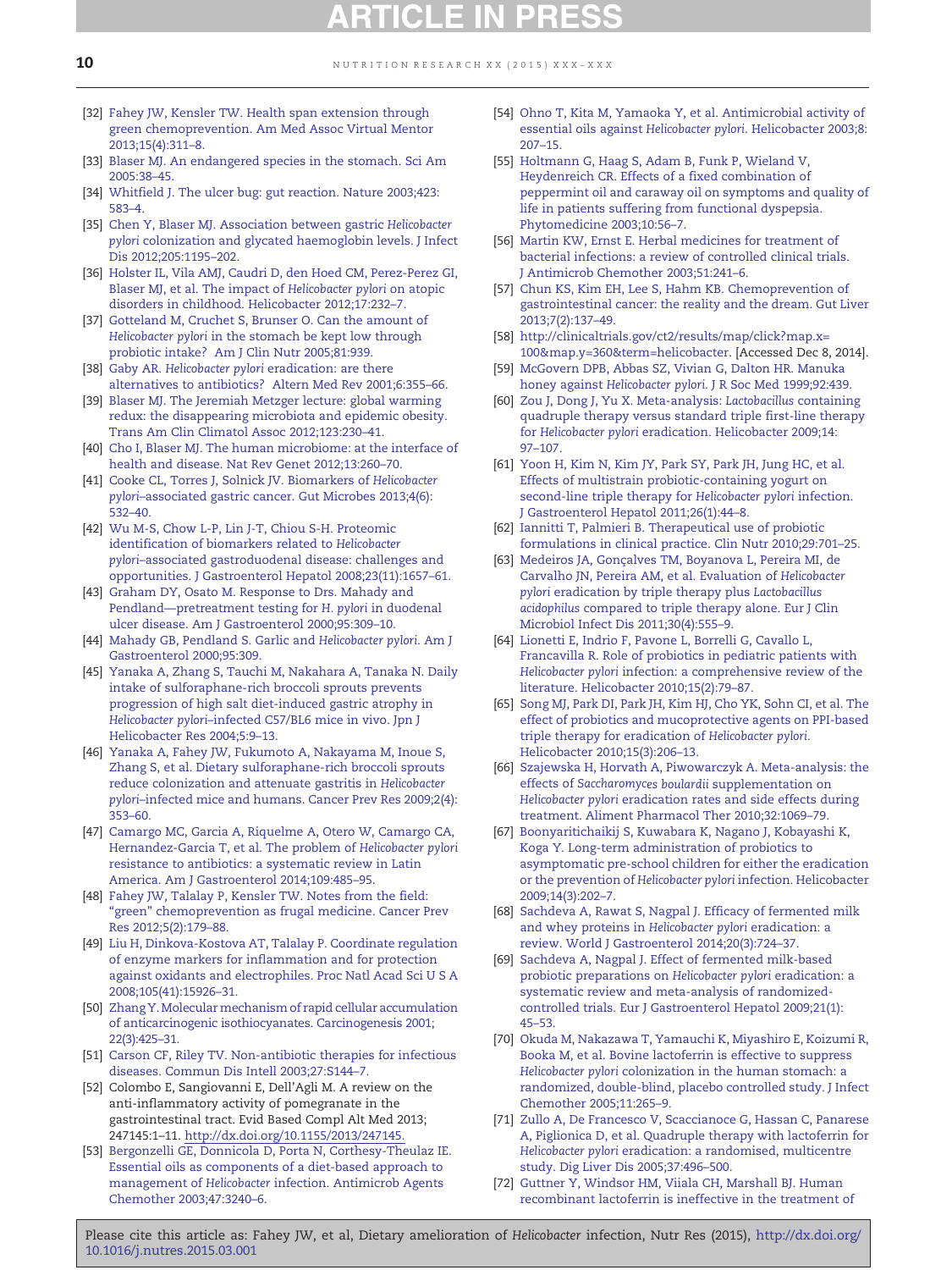<span id="page-10-0"></span>human Helicobacter pylori [infection. Aliment Pharmacol Ther](http://refhub.elsevier.com/S0271-5317(15)00046-9/rf0335) [2003;17:125](http://refhub.elsevier.com/S0271-5317(15)00046-9/rf0335)–9.

- [73] [Bahadoran Z, Mirmiran P, Yeganeh MZ, Hosseinpanah F,](http://refhub.elsevier.com/S0271-5317(15)00046-9/rf0345) [Zojaji H, Azizi F. Complementary and alternative medicinal](http://refhub.elsevier.com/S0271-5317(15)00046-9/rf0345) [effects of broccoli sprouts powder on](http://refhub.elsevier.com/S0271-5317(15)00046-9/rf0345) Helicobacter pylori [eradication rate in type 2 diabetic patients: a randomized](http://refhub.elsevier.com/S0271-5317(15)00046-9/rf0345) [clinical trial. J Funct Foods 2014;7\(1\):390](http://refhub.elsevier.com/S0271-5317(15)00046-9/rf0345)–7.
- [74] [Galan MV, Kishan AA, Silverman AL. Oral broccoli sprouts](http://refhub.elsevier.com/S0271-5317(15)00046-9/rf0560) [for the treatment of](http://refhub.elsevier.com/S0271-5317(15)00046-9/rf0560) Helicobacter pylori infection: a [preliminary report. Dig Dis Sci 2004;48:1088](http://refhub.elsevier.com/S0271-5317(15)00046-9/rf0560)–90.
- [75] [Opekun AR, Yeh CW, Opekun JL, Graham DY. In vivo tests of](http://refhub.elsevier.com/S0271-5317(15)00046-9/rf0350) [natural therapy, Tibetan yogurt or fresh broccoli for](http://refhub.elsevier.com/S0271-5317(15)00046-9/rf0350) Helicobacter pylori [infection. Methods Find Exp Clin](http://refhub.elsevier.com/S0271-5317(15)00046-9/rf0350) [Pharmacol 2005;27:327](http://refhub.elsevier.com/S0271-5317(15)00046-9/rf0350)–9.
- [76] [Hara M, Hanaoka T, Kobayashi M, Otani T, Yukari A,](http://refhub.elsevier.com/S0271-5317(15)00046-9/rf0355) [Montani A, et al. Cruciferous vegetables, mushrooms, and](http://refhub.elsevier.com/S0271-5317(15)00046-9/rf0355) [gastrointestinal cancer risks in a multicenter,](http://refhub.elsevier.com/S0271-5317(15)00046-9/rf0355) [hospital-based case-control study in Japan. Nutr Cancer](http://refhub.elsevier.com/S0271-5317(15)00046-9/rf0355) [2003;46:138](http://refhub.elsevier.com/S0271-5317(15)00046-9/rf0355)–47.
- [77] [Graham DY, Anderson S-Y, Lang T. Garlic or jalapeño](http://refhub.elsevier.com/S0271-5317(15)00046-9/rf0360) [peppers for treatment of](http://refhub.elsevier.com/S0271-5317(15)00046-9/rf0360) Helicobacter pylori infection. Am J [Gastroenterol 1999;94:1200](http://refhub.elsevier.com/S0271-5317(15)00046-9/rf0360)–2.
- [78] [Mhaskar RS, Ricardo I, Azliyati A, Laxminarayan R, Amol B,](http://refhub.elsevier.com/S0271-5317(15)00046-9/rf0365) [Santosh W, et al. Assessment of risk factors of](http://refhub.elsevier.com/S0271-5317(15)00046-9/rf0365) Helicobacter pylori [infection and peptic ulcer disease. J Global Infect Dis](http://refhub.elsevier.com/S0271-5317(15)00046-9/rf0365) [2013;5\(2\):60](http://refhub.elsevier.com/S0271-5317(15)00046-9/rf0365)–7.
- [79] [Gotteland M, Andrews M, Toledo M, Munoz L, Caceres P,](http://refhub.elsevier.com/S0271-5317(15)00046-9/rf0370) [Anziani A, et al. Modulation of](http://refhub.elsevier.com/S0271-5317(15)00046-9/rf0370) Helicobacter pylori [colonization with cranberry juice and](http://refhub.elsevier.com/S0271-5317(15)00046-9/rf0370) Lactobacillus johnsonii [La1 in children. Nutrition 2008;24:421](http://refhub.elsevier.com/S0271-5317(15)00046-9/rf0370)–6.
- [80] [Zhang L, Ma J, Pan K, Go VL, Chen J, You WC. Efficacy of](http://refhub.elsevier.com/S0271-5317(15)00046-9/rf0375) [cranberry juice on](http://refhub.elsevier.com/S0271-5317(15)00046-9/rf0375) Helicobacter pylori infection: a [double-blind, randomized placebo-controlled trial.](http://refhub.elsevier.com/S0271-5317(15)00046-9/rf0375) [Helicobacter 2005;10:139](http://refhub.elsevier.com/S0271-5317(15)00046-9/rf0375)–45.
- [81] [Frieri G, Pimpo MT, Palombieri A, Melideo D,](http://refhub.elsevier.com/S0271-5317(15)00046-9/rf0380) [Marcheggiano A, Caprilli R, et al. Polyunsaturated fatty](http://refhub.elsevier.com/S0271-5317(15)00046-9/rf0380) [acid dietary supplementation: an adjuvant approach to](http://refhub.elsevier.com/S0271-5317(15)00046-9/rf0380) treatment of Helicobacter pylori [infection. Nutr Res 2000;20:](http://refhub.elsevier.com/S0271-5317(15)00046-9/rf0380) [907](http://refhub.elsevier.com/S0271-5317(15)00046-9/rf0380)–16.
- [82] [Meier R, Wettstien A, Drewe J, Geiser HR. Fish oil \(Eicosapen\)](http://refhub.elsevier.com/S0271-5317(15)00046-9/rf0385) [is less effective than metronidazole, in combination with](http://refhub.elsevier.com/S0271-5317(15)00046-9/rf0385) [pantoprazole and clarithromycin, for](http://refhub.elsevier.com/S0271-5317(15)00046-9/rf0385) Helicobacter pylori [eradication. Aliment Pharmacol Ther 2001;15:851](http://refhub.elsevier.com/S0271-5317(15)00046-9/rf0385)–5.
- [83] [Donatini B. Randomized study comparing the efficacy of](http://refhub.elsevier.com/S0271-5317(15)00046-9/rf0390) [hericium versus essential oils against](http://refhub.elsevier.com/S0271-5317(15)00046-9/rf0390) Helicobacter pylori (HP) [infection. \[Étude randomisée comparant l'efficacité](http://refhub.elsevier.com/S0271-5317(15)00046-9/rf0390) [d'Hericium erinaceus versus huiles essentielles sur](http://refhub.elsevier.com/S0271-5317(15)00046-9/rf0390) Helicobacter pylori [\(HP\)\]. Phytothérapie 2014;12\(1\):3](http://refhub.elsevier.com/S0271-5317(15)00046-9/rf0390)–5.
- [84] [Dabos KJ, Sfika E, Vlatta LJ, Giannikopoulos G. The effect of](http://refhub.elsevier.com/S0271-5317(15)00046-9/rf0395) mastic gum on Helicobacter pylori[: a randomized pilot study.](http://refhub.elsevier.com/S0271-5317(15)00046-9/rf0395) [Phytomedicine 2010;17:296](http://refhub.elsevier.com/S0271-5317(15)00046-9/rf0395)–9.
- [85] Bebb JR, Bailey-Flitter N, Ala'[Aldeen D, Atherton JC. Mastic](http://refhub.elsevier.com/S0271-5317(15)00046-9/rf0400) [gum has no effect on](http://refhub.elsevier.com/S0271-5317(15)00046-9/rf0400) Helicobacter pylori load in vivo. [J Antimicrob Chemother 2003;52:522](http://refhub.elsevier.com/S0271-5317(15)00046-9/rf0400)–3.
- [86] [Nir Y, Potasman I, Stermer E, Tabak M, Neeman I. Controlled](http://refhub.elsevier.com/S0271-5317(15)00046-9/rf0405) [trial of the effect of cinnamon extract on](http://refhub.elsevier.com/S0271-5317(15)00046-9/rf0405) Helicobacter pylori. [Helicobacter 2000;5:94](http://refhub.elsevier.com/S0271-5317(15)00046-9/rf0405)–7.
- [87] [Keenan JI, Salm N, Wallace AJ, Hampton MB. Using food to](http://refhub.elsevier.com/S0271-5317(15)00046-9/rf0835) reduce H. pylori–[associated inflammation. Phytother Res](http://refhub.elsevier.com/S0271-5317(15)00046-9/rf0835) [2012;26\(11\):1620](http://refhub.elsevier.com/S0271-5317(15)00046-9/rf0835)–5.
- [88] [Osato MS, Reddy SG, Graham DY. Osmotic effect of honey](http://refhub.elsevier.com/S0271-5317(15)00046-9/rf0415) [on growth and viability of](http://refhub.elsevier.com/S0271-5317(15)00046-9/rf0415) Helicobacter pylori. Dig Dis Sci 1999; [44:462](http://refhub.elsevier.com/S0271-5317(15)00046-9/rf0415)–4.
- [89] [Namias N. Honey in the management of infections. Surg](http://refhub.elsevier.com/S0271-5317(15)00046-9/rf0420) [Infect 2003;4:219](http://refhub.elsevier.com/S0271-5317(15)00046-9/rf0420)–26.
- [90] [Miorin PL, Levy NCJ, Custodio AR, Bretz WA, Marcucci MC.](http://refhub.elsevier.com/S0271-5317(15)00046-9/rf0425) [Antibacterial activity of honey and propolis from](http://refhub.elsevier.com/S0271-5317(15)00046-9/rf0425) Apis mellifera and [Tetragonisca angustula](http://refhub.elsevier.com/S0271-5317(15)00046-9/rf0425) against Staphylococcus aureus[. J Appl Microbiol 2003;95:913](http://refhub.elsevier.com/S0271-5317(15)00046-9/rf0425)–20.
- [91] [Cooper RA, Molan PC, Harding KG. Antibacterial activity of](http://refhub.elsevier.com/S0271-5317(15)00046-9/rf0430) [honey against strains of](http://refhub.elsevier.com/S0271-5317(15)00046-9/rf0430) Staphylococcus aureus from infected [wounds. J R Soc Med 1999;92:283](http://refhub.elsevier.com/S0271-5317(15)00046-9/rf0430)–5.
- [92] [Molan P. Honey: antimicrobial actions and role in disease](http://refhub.elsevier.com/S0271-5317(15)00046-9/rf0435) [management. In: Ahmad I, Aqil F, editors. New Strategies](http://refhub.elsevier.com/S0271-5317(15)00046-9/rf0435) [Combating Bacterial Infection. Weinheim: Wiley VCH; 2009.](http://refhub.elsevier.com/S0271-5317(15)00046-9/rf0435) [p. 229](http://refhub.elsevier.com/S0271-5317(15)00046-9/rf0435)–53.
- [93] [Keenan JI, Salm N, Hampton MB, Wallace AJ. Individual and](http://refhub.elsevier.com/S0271-5317(15)00046-9/rf0440) [combined effects of foods on](http://refhub.elsevier.com/S0271-5317(15)00046-9/rf0440) Helicobacter pylori growth. [Phytother Res 2010;24\(8\):1229](http://refhub.elsevier.com/S0271-5317(15)00046-9/rf0440)–33.
- [94] [Al Somal N, Coley KE, Molan PC, Hancock BM. Susceptibility](http://refhub.elsevier.com/S0271-5317(15)00046-9/rf0445) of Helicobacter pylori [to the antibacterial activity of manuka](http://refhub.elsevier.com/S0271-5317(15)00046-9/rf0445) [honey. J R Soc Med 1994;87:9](http://refhub.elsevier.com/S0271-5317(15)00046-9/rf0445)–12.
- [95] [Banskota AH, Tezuka Y, Adnyana IK, et al. Hepatoprotective](http://refhub.elsevier.com/S0271-5317(15)00046-9/rf0450) and anti–Helicobacter pylori [activities of constituents from](http://refhub.elsevier.com/S0271-5317(15)00046-9/rf0450) [Brazilian propolis. Phytomedicine 2001;8:16](http://refhub.elsevier.com/S0271-5317(15)00046-9/rf0450)–23.
- [96] [Boyanova L, Derejian S, Koumanova R, et al. Inhibition of](http://refhub.elsevier.com/S0271-5317(15)00046-9/rf0455) Helicobacter pylori [growth in vitro by Bulgarian propolis:](http://refhub.elsevier.com/S0271-5317(15)00046-9/rf0455) [preliminary report. J Med Microbiol 2003;52:417](http://refhub.elsevier.com/S0271-5317(15)00046-9/rf0455)–9.
- [97] [Gill HS. Probiotics to enhance anti-infective defences in the](http://refhub.elsevier.com/S0271-5317(15)00046-9/rf0460) [gastrointestinal tract. Best Pract Res Clin Gastroenterol](http://refhub.elsevier.com/S0271-5317(15)00046-9/rf0460) [2003;17:755](http://refhub.elsevier.com/S0271-5317(15)00046-9/rf0460)–73.
- [98] [Pagliaro G, Battino M. The use of probiotics in](http://refhub.elsevier.com/S0271-5317(15)00046-9/rf0465) [gastrointestinal diseases. Mediterr J Nutr Metab 2010;3:](http://refhub.elsevier.com/S0271-5317(15)00046-9/rf0465) [105](http://refhub.elsevier.com/S0271-5317(15)00046-9/rf0465)–13.
- [99] [Felley C, Michetti P. Probiotics and](http://refhub.elsevier.com/S0271-5317(15)00046-9/rf0470) Helicobacter pylori. Best [Pract Res Clin Gastroenterol 2003;17:785](http://refhub.elsevier.com/S0271-5317(15)00046-9/rf0470)–91.
- [100] [Johnson-Henry KC, Mitchell DJ, Avitzur Y, Galindo-Mata E,](http://refhub.elsevier.com/S0271-5317(15)00046-9/rf0475) [Jones NL, Sherman PM. Probiotics reduce bacterial](http://refhub.elsevier.com/S0271-5317(15)00046-9/rf0475) [colonization and gastric inflammation in](http://refhub.elsevier.com/S0271-5317(15)00046-9/rf0475) H. pylori–infected [mice. Dig Dis Sci 2004;49:1095](http://refhub.elsevier.com/S0271-5317(15)00046-9/rf0475)–102.
- [101] Dang Y, Reinhardt JD, Zhou X, Zhang G. The effect of probiotics supplementation on Helicobacter pylori eradication rates and side effects during eradication therapy: a meta-analysis. PLoS ONE 2014;9(11):e111030. [http://dx.doi.](http://dx.doi.org/10.1371/journal.pone.0111030) [org/10.1371/journal.pone.0111030.](http://dx.doi.org/10.1371/journal.pone.0111030)
- [102] [Sgouras D, Maragkoudakis P, Petraki K, Martinez-Gonzalez](http://refhub.elsevier.com/S0271-5317(15)00046-9/rf0485) [B, Eriotou E, Michopoulos S, et al. In vitro and in vivo](http://refhub.elsevier.com/S0271-5317(15)00046-9/rf0485) inhibition of [Helicobacter pylori](http://refhub.elsevier.com/S0271-5317(15)00046-9/rf0485) by Lactobacillus casei strain [Shirota. Appl Environ Microbiol 2004;71:518](http://refhub.elsevier.com/S0271-5317(15)00046-9/rf0485)–26.
- [103] [Hamilton-Miller JMT. The role of probiotics in the treatment](http://refhub.elsevier.com/S0271-5317(15)00046-9/rf0490) [and prevention of](http://refhub.elsevier.com/S0271-5317(15)00046-9/rf0490) Helicobacter pylori infection. Int J [Antimicrob Agents 2003;22:360](http://refhub.elsevier.com/S0271-5317(15)00046-9/rf0490)–6.
- [104] [Dial EJ, Hall LR, Serna H, Romero JJ, Fox JG, Lictenbergerger](http://refhub.elsevier.com/S0271-5317(15)00046-9/rf0495) [LM. Antibiotic properties of bovine lactoferrin on](http://refhub.elsevier.com/S0271-5317(15)00046-9/rf0495) Helicobacter pylori[. J Clin Microbiol 1998;34:2593](http://refhub.elsevier.com/S0271-5317(15)00046-9/rf0495)–4.
- [105] [Husson MO, Legrand D, Spik G, Leclerc H. Iron acquisition by](http://refhub.elsevier.com/S0271-5317(15)00046-9/rf0500) Helicobacter pylori[: importance of human lactoferrin. Infect](http://refhub.elsevier.com/S0271-5317(15)00046-9/rf0500) [Immunol 1993;61:2694](http://refhub.elsevier.com/S0271-5317(15)00046-9/rf0500)–7.
- [106] [Miehkle S, Reddy R, Osato MS, Ward PP, Conneely OM,](http://refhub.elsevier.com/S0271-5317(15)00046-9/rf0505) [Graham DY. Direct activity of recombinant human](http://refhub.elsevier.com/S0271-5317(15)00046-9/rf0505) lactoferrin against Helicobacter pylori[. J Clin Microbiol 1996;34:](http://refhub.elsevier.com/S0271-5317(15)00046-9/rf0505) [2593](http://refhub.elsevier.com/S0271-5317(15)00046-9/rf0505)–4.
- [107] [Dial EJ, Lictenbergerger LM. Effect of lactoferrin on](http://refhub.elsevier.com/S0271-5317(15)00046-9/rf0510) Helicobacter felis [induced gastritis. Biochem Cell Biol 2002;80:113](http://refhub.elsevier.com/S0271-5317(15)00046-9/rf0510)–7.
- [108] [Dial EJ, Romero JJ, Headon DR, Lictenbergerger LM.](http://refhub.elsevier.com/S0271-5317(15)00046-9/rf0515) [Recombinant human lactoferrin is effective in the](http://refhub.elsevier.com/S0271-5317(15)00046-9/rf0515) treatment of Helicobacter felis–[infected mice. J Pharm](http://refhub.elsevier.com/S0271-5317(15)00046-9/rf0515) [Pharmacol 2000;52:1541](http://refhub.elsevier.com/S0271-5317(15)00046-9/rf0515)–6.
- [109] [Akedo I, Tatsuta M, Narahara H, Iishi H, Uedo N, Yano H,](http://refhub.elsevier.com/S0271-5317(15)00046-9/rf0520) [et al. Prevention by bovine milk against](http://refhub.elsevier.com/S0271-5317(15)00046-9/rf0520) Helicobacter pylori–[associated atrophic gastritis through its adherence](http://refhub.elsevier.com/S0271-5317(15)00046-9/rf0520) [inhibition. Hepato-Gastroenterology 2004;51:277](http://refhub.elsevier.com/S0271-5317(15)00046-9/rf0520)–81.
- [110] [Jantscher-Krenn E, Bode L. Human milk oligosaccharides](http://refhub.elsevier.com/S0271-5317(15)00046-9/rf0840) [and their potential benefits for the breast-fed neonate.](http://refhub.elsevier.com/S0271-5317(15)00046-9/rf0840) [Minerva Pediatr 2012;64\(1\):83](http://refhub.elsevier.com/S0271-5317(15)00046-9/rf0840)–99.
- [111] [Yanaka A. Sulforaphane enhances protection and repair of](http://refhub.elsevier.com/S0271-5317(15)00046-9/rf0525) [gastric mucosa against oxidative stress via nrf2-dependent](http://refhub.elsevier.com/S0271-5317(15)00046-9/rf0525) [mechanisms. Front Gastrointest Res 2012;30:170](http://refhub.elsevier.com/S0271-5317(15)00046-9/rf0525)–80.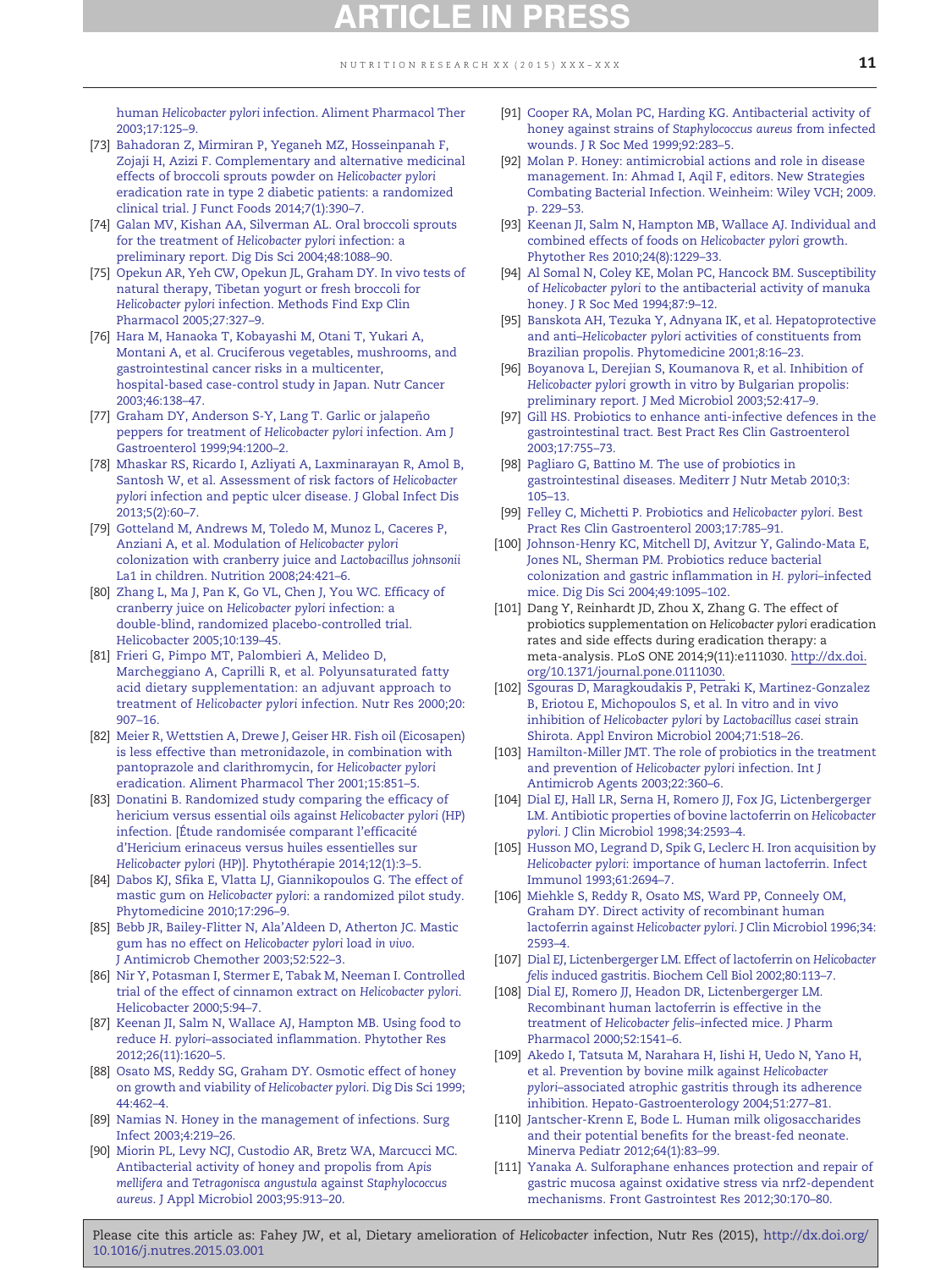- <span id="page-11-0"></span>[112] [Yanaka A, Zhang S, Tauchi M, Suzuki H, Shibahara T, Matsui](http://refhub.elsevier.com/S0271-5317(15)00046-9/rf0530) [H, et al. Role of nrf-2 gene in protection and repair of gastric](http://refhub.elsevier.com/S0271-5317(15)00046-9/rf0530) [mucosa against oxidative stress. Inflammopharmacology](http://refhub.elsevier.com/S0271-5317(15)00046-9/rf0530) [2005;13:83](http://refhub.elsevier.com/S0271-5317(15)00046-9/rf0530)–90.
- [113] [Yamada T, Wei M, Toyoda T, Yamano S, Wanibuchi H.](http://refhub.elsevier.com/S0271-5317(15)00046-9/rf0535) [Inhibitory effect of](http://refhub.elsevier.com/S0271-5317(15)00046-9/rf0535) Raphanobrassica on Helicobacter pylori–[induced gastritis in Mongolian gerbils. Food Chem](http://refhub.elsevier.com/S0271-5317(15)00046-9/rf0535) [Toxicol 2014;70:107](http://refhub.elsevier.com/S0271-5317(15)00046-9/rf0535)–13.
- [114] [Yanaka A, Tauchi M, Yamamoto M. Effects of sulforaphane-rich](http://refhub.elsevier.com/S0271-5317(15)00046-9/rf0540) broccoli sprouts on H. pylori–[infected gastric mucosa. Nippon](http://refhub.elsevier.com/S0271-5317(15)00046-9/rf0540) [Rinsho 2005;63:582](http://refhub.elsevier.com/S0271-5317(15)00046-9/rf0540)–6.
- [115] [Yanaka A, Zhang S, Yamamoto M, Fahey JW. Daily intake of](http://refhub.elsevier.com/S0271-5317(15)00046-9/rf0845) [sulforaphane-rich broccoli sprouts improves gastritis in](http://refhub.elsevier.com/S0271-5317(15)00046-9/rf0845) H. pylori [infected human subjects. Cancer Epidemiol](http://refhub.elsevier.com/S0271-5317(15)00046-9/rf0845) [Biomarkers Prev 2005;14:2754s.](http://refhub.elsevier.com/S0271-5317(15)00046-9/rf0845)
- [116] [Fahey JW, Haristoy X, Dolan PM, Kensler TW, Scholtus I,](http://refhub.elsevier.com/S0271-5317(15)00046-9/rf0545) [Stephenson KK, et al. Sulforaphane inhibits extracellular,](http://refhub.elsevier.com/S0271-5317(15)00046-9/rf0545) [intracellular, and antibiotic-resistant strains of](http://refhub.elsevier.com/S0271-5317(15)00046-9/rf0545) Helicobacter pylori [and prevents benzo\[a\]pyrene-induced stomach](http://refhub.elsevier.com/S0271-5317(15)00046-9/rf0545) [tumors. Proc Natl Acad Sci U S A 2002;99:7610](http://refhub.elsevier.com/S0271-5317(15)00046-9/rf0545)–5.
- [117] [Haristoy X, Fahey JW, Scholtus I, Lozniewski A. Evaluation of](http://refhub.elsevier.com/S0271-5317(15)00046-9/rf0550) [the antimicrobial effects of several isothiocyanates on](http://refhub.elsevier.com/S0271-5317(15)00046-9/rf0550) Helicobacter pylori[. Planta Med 2005;71:326](http://refhub.elsevier.com/S0271-5317(15)00046-9/rf0550)–30.
- [118] [Haristoy X, Angioi-Duprez K, Duprez A, Lozniewski A.](http://refhub.elsevier.com/S0271-5317(15)00046-9/rf0555) [Efficacy of sulforaphane in eradicating](http://refhub.elsevier.com/S0271-5317(15)00046-9/rf0555) Helicobacter pylori in [human gastric xenografts implanted in nude mice.](http://refhub.elsevier.com/S0271-5317(15)00046-9/rf0555) [Antimicrob Agents Chemother 2003;47:3982](http://refhub.elsevier.com/S0271-5317(15)00046-9/rf0555)–4.
- [119] [Canizares P, Gracia I, Gomez LA, de Argila CM, de Rafael L,](http://refhub.elsevier.com/S0271-5317(15)00046-9/rf0565) [Garcia A. Optimization of](http://refhub.elsevier.com/S0271-5317(15)00046-9/rf0565) Allium sativum solvent extraction [for the inhibition of in vitro growth of](http://refhub.elsevier.com/S0271-5317(15)00046-9/rf0565) Helicobacter pylori. [Biotechnol Prog 2002;18:1227](http://refhub.elsevier.com/S0271-5317(15)00046-9/rf0565)–32.
- [120] [Burger O, Weiss E, Sharon N, Tabak M, Neeman I, Ofek I.](http://refhub.elsevier.com/S0271-5317(15)00046-9/rf0570) Inhibition of Helicobacter pylori [adhesion to human gastric](http://refhub.elsevier.com/S0271-5317(15)00046-9/rf0570) [mucus by a high-molecular weight constituent of cranberry](http://refhub.elsevier.com/S0271-5317(15)00046-9/rf0570) [juice. Crit Rev Food Sci Nutr 2002;42:279](http://refhub.elsevier.com/S0271-5317(15)00046-9/rf0570)–84.
- [121] [Sharon N, Ofek I. Fighting infectious disease with inhibitors](http://refhub.elsevier.com/S0271-5317(15)00046-9/rf0575) [of microbial adhesion to host tissues. Crit Rev Food Sci Nutr](http://refhub.elsevier.com/S0271-5317(15)00046-9/rf0575) [2002;42:267](http://refhub.elsevier.com/S0271-5317(15)00046-9/rf0575)–72.
- [122] [Shmuely H, Burger O, Neeman I, Yahav J, Samra Z, Niv Y,](http://refhub.elsevier.com/S0271-5317(15)00046-9/rf0580) [et al. Susceptibility of](http://refhub.elsevier.com/S0271-5317(15)00046-9/rf0580) Helicobacter pylori isolates to the [antiadhesion activity of a high-molecular-weight](http://refhub.elsevier.com/S0271-5317(15)00046-9/rf0580) [constituent of cranberry. Diagn Microbiol Infect Dis 2004;50:](http://refhub.elsevier.com/S0271-5317(15)00046-9/rf0580) [231](http://refhub.elsevier.com/S0271-5317(15)00046-9/rf0580)–5.
- [123] [Chatterjee A, Yasmin T, Bagchi D, Stohs SJ. Inhibition of](http://refhub.elsevier.com/S0271-5317(15)00046-9/rf0585) Helicobacter pylori [in vitro by various berry extracts, with](http://refhub.elsevier.com/S0271-5317(15)00046-9/rf0585) [enhanced susceptibility to clarithromycin. Mol Cell Biochem](http://refhub.elsevier.com/S0271-5317(15)00046-9/rf0585) [2004;265:19](http://refhub.elsevier.com/S0271-5317(15)00046-9/rf0585)–26.
- [124] [Pastene E, Speisky H, Garcia A, Moreno J, Troncoso M,](http://refhub.elsevier.com/S0271-5317(15)00046-9/rf0590) [Figueroa G. In vitro and in vivo effects of apple peel](http://refhub.elsevier.com/S0271-5317(15)00046-9/rf0590) [polyphenols against](http://refhub.elsevier.com/S0271-5317(15)00046-9/rf0590) Helicobacter pylori. J Agric Food Chem [2010;58:7172](http://refhub.elsevier.com/S0271-5317(15)00046-9/rf0590)–9.
- [125] [Friedman M. Antibacterial, antiviral, and antifungal](http://refhub.elsevier.com/S0271-5317(15)00046-9/rf0595) [properties of wines and winery byproducts in relation to their](http://refhub.elsevier.com/S0271-5317(15)00046-9/rf0595) [flavonoid content. J Agric Food Chem 2014;62\(26\):6025](http://refhub.elsevier.com/S0271-5317(15)00046-9/rf0595)–42.
- [126] [Ghaedi M, Darvishi S, Rezaee MA, Motaharinia Y, Ghavami](http://refhub.elsevier.com/S0271-5317(15)00046-9/rf0600) [K, Rahmani MR. Antibacterial activity of extracts of halgho](http://refhub.elsevier.com/S0271-5317(15)00046-9/rf0600) [and rashe grape cultivars against](http://refhub.elsevier.com/S0271-5317(15)00046-9/rf0600) Helicobacter pylori. J Pure [Appl Microbiol 2013;7\(3\):1895](http://refhub.elsevier.com/S0271-5317(15)00046-9/rf0600)–901.
- [127] [Drago L, Mombelli B, Ciardo G, De Vecchi E, Gismondo MR.](http://refhub.elsevier.com/S0271-5317(15)00046-9/rf0605) [Effects of three different fish oil formulations on](http://refhub.elsevier.com/S0271-5317(15)00046-9/rf0605) Helicobacter pylori [growth and viability: in vitro study. J Chemother 1999;](http://refhub.elsevier.com/S0271-5317(15)00046-9/rf0605) [11:207](http://refhub.elsevier.com/S0271-5317(15)00046-9/rf0605)–10.
- [128] [Ozen F, Ekinci FY, Korachi M. The inhibition of](http://refhub.elsevier.com/S0271-5317(15)00046-9/rf0610) Helicobacter pylori infected cells by [Origanum minutiflorum](http://refhub.elsevier.com/S0271-5317(15)00046-9/rf0610). Ind Crop Prod [2014;58:329](http://refhub.elsevier.com/S0271-5317(15)00046-9/rf0610)–34.
- [129] [Park C-G, Lee AY, Lee JH, Lee JM, Park JY, Lee S-H, et al.](http://refhub.elsevier.com/S0271-5317(15)00046-9/rf0615) [Biological activities of licorice f1 lines and content analysis](http://refhub.elsevier.com/S0271-5317(15)00046-9/rf0615) [of phytochemical constituents. Nat Prod Sci 2014;20\(3\):](http://refhub.elsevier.com/S0271-5317(15)00046-9/rf0615) [137](http://refhub.elsevier.com/S0271-5317(15)00046-9/rf0615)–45.
- [130] [Park J-M, Park S-H, Hong K-S, Han Y-M, Jang S-H, Kim E-H,](http://refhub.elsevier.com/S0271-5317(15)00046-9/rf0620) [et al. Special licorice extracts containing lowered](http://refhub.elsevier.com/S0271-5317(15)00046-9/rf0620) [glycyrrhizin and enhanced licochalcone A prevented](http://refhub.elsevier.com/S0271-5317(15)00046-9/rf0620) Helicobacter pylori–[initiated, salt diet](http://refhub.elsevier.com/S0271-5317(15)00046-9/rf0620)–promoted gastric [tumorigenesis. Helicobacter 2014;19\(3\):221](http://refhub.elsevier.com/S0271-5317(15)00046-9/rf0620)–36.
- [131] [Bhamarapravati S, Pendland SL, Mahady GB. Extracts of](http://refhub.elsevier.com/S0271-5317(15)00046-9/rf0625) [spice and food plants from Thai traditional medicine inhibit](http://refhub.elsevier.com/S0271-5317(15)00046-9/rf0625) [the growth of the human carcinogen](http://refhub.elsevier.com/S0271-5317(15)00046-9/rf0625) Helicobacter pylori. In [Vivo 2003;17:541](http://refhub.elsevier.com/S0271-5317(15)00046-9/rf0625)–4.
- [132] [Huwez FU, Thirlwell D, Cockayne A, Ala'Aldeen DA. Mastic](http://refhub.elsevier.com/S0271-5317(15)00046-9/rf0630) gums kills Helicobacter pylori[. N Engl J Med 1998;339:1946.](http://refhub.elsevier.com/S0271-5317(15)00046-9/rf0630)
- [133] [Wittschier N, Faller G, Hensel A. Aqueous extracts and](http://refhub.elsevier.com/S0271-5317(15)00046-9/rf0635) [polysaccharides from liquorice roots \(](http://refhub.elsevier.com/S0271-5317(15)00046-9/rf0635)Glycyrrhiza glabra L.) [inhibit adhesion of](http://refhub.elsevier.com/S0271-5317(15)00046-9/rf0635) Helicobacter pylori to human gastric [mucosa. J Ethnopharmacol 2009;125:218](http://refhub.elsevier.com/S0271-5317(15)00046-9/rf0635)–23.
- [134] [Shibata H, Iimuro M, Uchiya N, Tshihiko K, Nagaoka M,](http://refhub.elsevier.com/S0271-5317(15)00046-9/rf0640) [Ueyama S, et al. Preventive effects of](http://refhub.elsevier.com/S0271-5317(15)00046-9/rf0640) Cladosiphon fucoidan against Helicobacter pylori [infection in Mongolian gerbils.](http://refhub.elsevier.com/S0271-5317(15)00046-9/rf0640) [Helicobacter 2003;8:59](http://refhub.elsevier.com/S0271-5317(15)00046-9/rf0640)–65.
- [135] [Matsubara S, Shibata H, Ishikawa F, Yokokura T, Takahashi](http://refhub.elsevier.com/S0271-5317(15)00046-9/rf0645) [M, Sugimura T, et al. Suppression of](http://refhub.elsevier.com/S0271-5317(15)00046-9/rf0645) Helicobacter pylori–[induced gastritis by green tea extract in Mongolian](http://refhub.elsevier.com/S0271-5317(15)00046-9/rf0645) [gerbils. Biochem Biophys Res Commun 2003;310:715](http://refhub.elsevier.com/S0271-5317(15)00046-9/rf0645)–9.
- [136] [Li Y, Xu C, Zhang Q, Kiu JY, Tan RX.](http://refhub.elsevier.com/S0271-5317(15)00046-9/rf0650) In vitro anti–Helicobacter pylori [action of 30 Chinese herbal medicines used to treat](http://refhub.elsevier.com/S0271-5317(15)00046-9/rf0650) [ulcer diseases. J Ethnopharmacol 2005;98:329](http://refhub.elsevier.com/S0271-5317(15)00046-9/rf0650)–33.
- [137] [Ma F, Chen Y, Li J, Qing H-P, Wang J-D, Zhang Y-L, et al.](http://refhub.elsevier.com/S0271-5317(15)00046-9/rf0655) [Screening test for anti](http://refhub.elsevier.com/S0271-5317(15)00046-9/rf0655)–Helicobacter pylori activity of [traditional Chinese herbal medicines. World J Gastroenterol](http://refhub.elsevier.com/S0271-5317(15)00046-9/rf0655) [2010;16\(44\):5629](http://refhub.elsevier.com/S0271-5317(15)00046-9/rf0655)–34.
- [138] [Haniandka R, Saldanha E, Sunita V, Palatty PL, Rayad R,](http://refhub.elsevier.com/S0271-5317(15)00046-9/rf0660) [Baliga MS. A review of the gastroprotective effects of ginger](http://refhub.elsevier.com/S0271-5317(15)00046-9/rf0660) (Zingiber officinale [Roscoe\). Food Funct 2013;4:845](http://refhub.elsevier.com/S0271-5317(15)00046-9/rf0660)–55.
- [139] [Lutay N, Nilsson I, Wadström T, Ljungh Å. Effect of heparin,](http://refhub.elsevier.com/S0271-5317(15)00046-9/rf0665) [fucoidan and other polysaccharides on adhesion of](http://refhub.elsevier.com/S0271-5317(15)00046-9/rf0665) enterohepatic Helicobacter [species to murine macrophages.](http://refhub.elsevier.com/S0271-5317(15)00046-9/rf0665) [Appl Biochem Biotechnol 2011;164\(1\):1](http://refhub.elsevier.com/S0271-5317(15)00046-9/rf0665)–9.
- [140] [Molan PC. Re-introducing honey in the management of](http://refhub.elsevier.com/S0271-5317(15)00046-9/rf0670) wounds and ulcers—[theory and practice. Ostomy Wound](http://refhub.elsevier.com/S0271-5317(15)00046-9/rf0670) [Manage 2002;48:28](http://refhub.elsevier.com/S0271-5317(15)00046-9/rf0670)–40.
- [141] [Hill C, Guarner F, Reid G, Gibson GR, Merenstein DJ, Pot B,](http://refhub.elsevier.com/S0271-5317(15)00046-9/rf0675) [et al. Expert consensus document: The International](http://refhub.elsevier.com/S0271-5317(15)00046-9/rf0675) [Scientific Association for Probiotics and Prebiotics](http://refhub.elsevier.com/S0271-5317(15)00046-9/rf0675) [consensus statement on the scope and appropriate use of](http://refhub.elsevier.com/S0271-5317(15)00046-9/rf0675) [the term probiotic. Nat Rev Gastroenterol Hepatol 2014;](http://refhub.elsevier.com/S0271-5317(15)00046-9/rf0675) [11\(8\):506](http://refhub.elsevier.com/S0271-5317(15)00046-9/rf0675)–14.
- [142] [Malfertheiner P, Megraud F, O](http://refhub.elsevier.com/S0271-5317(15)00046-9/rf0680)'Morain CA, Atherton J, Axon [ATR, Bazzoli F, et al. Management of](http://refhub.elsevier.com/S0271-5317(15)00046-9/rf0680) Helicobacter pylori infection—[the Maastricht IV Florence consensus report. Gut](http://refhub.elsevier.com/S0271-5317(15)00046-9/rf0680) [2012;61:646](http://refhub.elsevier.com/S0271-5317(15)00046-9/rf0680)–64.
- [143] [Fahey JW, Stephenson KK, Wade KL, Talalay P. Urease from](http://refhub.elsevier.com/S0271-5317(15)00046-9/rf0340) Helicobacter pylori [is inactivated by sulforaphane and other](http://refhub.elsevier.com/S0271-5317(15)00046-9/rf0340) [isothiocyanates. Biochem Biophys Res Commun 2013;435:](http://refhub.elsevier.com/S0271-5317(15)00046-9/rf0340)  $1 - 7$ .
- [144] [Fahey JW, Muñoz A, Matsuzaki Y, Suzuki H, Talalay P,](http://refhub.elsevier.com/S0271-5317(15)00046-9/rf0685) [Tauchi M, et al. Dietary amelioration of](http://refhub.elsevier.com/S0271-5317(15)00046-9/rf0685) Helicobacter pylori [infection: design criteria for a clinical trial. Cancer](http://refhub.elsevier.com/S0271-5317(15)00046-9/rf0685) [Epidemiol Biomarkers Prev 2004;13:1610](http://refhub.elsevier.com/S0271-5317(15)00046-9/rf0685)–6.
- [145] [Herr I, Büchler MW. Dietary constituents of broccoli and](http://refhub.elsevier.com/S0271-5317(15)00046-9/rf0690) [other cruciferous vegetables: implications for prevention](http://refhub.elsevier.com/S0271-5317(15)00046-9/rf0690) [and therapy of cancer. Cancer Treat Rev 2010;36\(5\):377](http://refhub.elsevier.com/S0271-5317(15)00046-9/rf0690)–83.
- [146] [Øverby A, Zhao C-M, Chen D. Plant phytochemicals:](http://refhub.elsevier.com/S0271-5317(15)00046-9/rf0695) [potential anticancer agents against gastric cancer. Curr](http://refhub.elsevier.com/S0271-5317(15)00046-9/rf0695) [Opin Pharmacol 2014;19:6](http://refhub.elsevier.com/S0271-5317(15)00046-9/rf0695)–10.
- [147] [Fahey JW. Brassicas. In: Caballero B, Trujo LL, Finglas PM,](http://refhub.elsevier.com/S0271-5317(15)00046-9/rf0850) [editors. Encyclopedia of food science and nutrition. London:](http://refhub.elsevier.com/S0271-5317(15)00046-9/rf0850) [Academic Press; 2003. p. 606](http://refhub.elsevier.com/S0271-5317(15)00046-9/rf0850)–13.
- [148] Fahey JW. Moringa oleifera: a review of the medical evidence for its nutritional, therapeutic, and prophylactic properties.